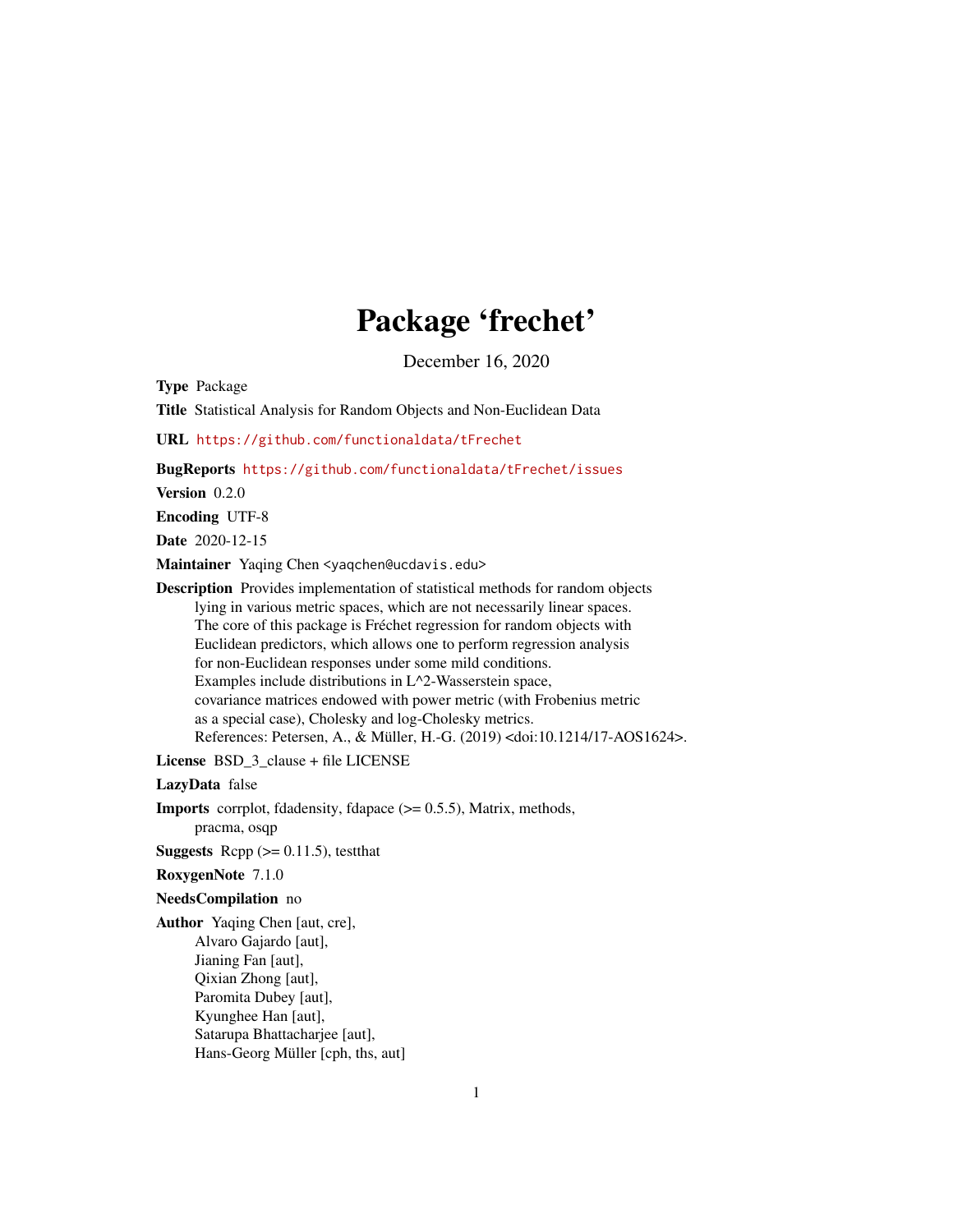<span id="page-1-0"></span>Repository CRAN Date/Publication 2020-12-16 07:00:07 UTC

# R topics documented:

|  | $\overline{4}$ |
|--|----------------|
|  |                |
|  |                |
|  |                |
|  |                |
|  |                |
|  |                |
|  |                |
|  |                |
|  |                |
|  |                |
|  |                |

#### **Index** [22](#page-21-0)

color.bar *Generate color bar/scale.*

#### Description

Generate color bar/scale.

#### Usage

```
color.bar(
  colVal = NULL,colBreaks = NULL,
  min = NULL,max = NULL,lut = NULL,nticks = 5,
  ticks = NULL,
  title = NULL
\mathcal{L}
```

| colVal    | A numeric vector giving the variable values to which each color is correspond-<br>ing. It overrides $min$ (and $max$ ) if $min$ > $min$ (colval) ( $max$ < $max$ (colval)). |
|-----------|-----------------------------------------------------------------------------------------------------------------------------------------------------------------------------|
| colBreaks | A numeric vector giving the breaks dividing the range of variable into different<br>colors. It overrides min and max.                                                       |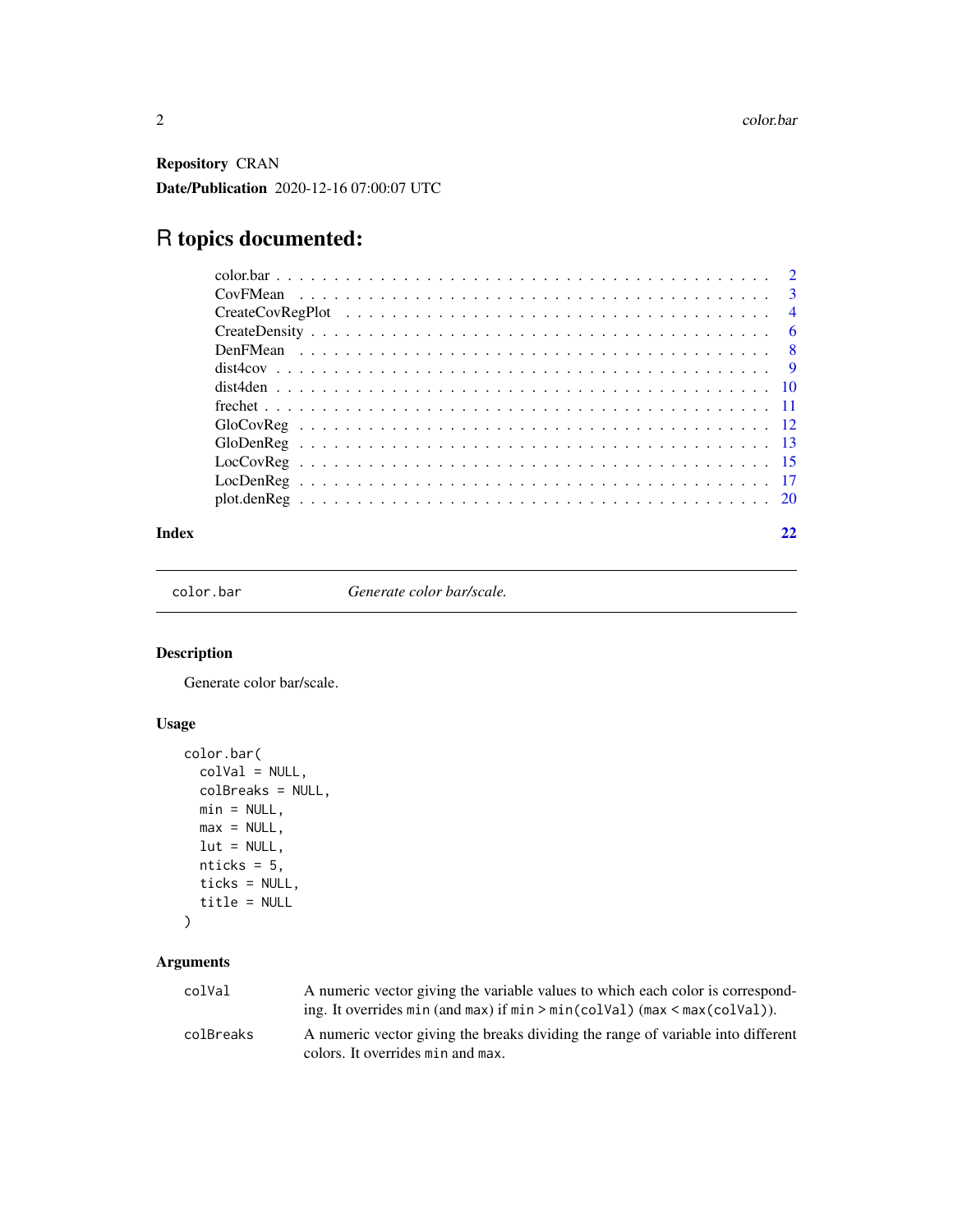#### <span id="page-2-0"></span>CovFMean 3

| min    | A scalar giving the minimum value of the variable represented by colors.                              |
|--------|-------------------------------------------------------------------------------------------------------|
| max    | A scalar giving the maximum value of the variable represented by colors.                              |
| lut    | Color vector. Default is<br>colorRampPalette(colors=c("pink","royalblue"))(length(colBreaks)-1).      |
| nticks | An integer giving the number of ticks used in the axis of color bar.                                  |
| ticks  | A numeric vector giving the locations of ticks used in the axis of color bar; it<br>overrides nticks. |
| title  | A character giving the label of the variable according to which the color bar is<br>generated.        |

#### Value

No return value.

<span id="page-2-1"></span>

| CovFMean | Fréchet mean of covariance matrices |
|----------|-------------------------------------|
|          |                                     |

#### Description

Fréchet mean computation for covariance matrices.

#### Usage

CovFMean(M = NULL, optns = list())

#### Arguments

| M     | A q by q by n array (resp. a list of q by q matrices) where $M[, i]$ (resp. $M[[i]]$ )<br>contains the i-th covariance matrix of dimension q by q. |
|-------|----------------------------------------------------------------------------------------------------------------------------------------------------|
| optns | A list of options control parameters specified by list (name=value). See 'De-<br>tails'.                                                           |

#### Details

Available control options are

- metric Metric type choice, "frobenius", "power", "log\_cholesky", "cholesky" default: "frobenius" which corresponds to the power metric with alpha equal to 1.
- alpha The power parameter for the power metric, which can be any non-negative number. Default is 1 which corresponds to Frobenius metric.

#### Value

A list containing the following fields:

| Mout  | A list containing the Fréchet mean of the covariance matrices in M. |
|-------|---------------------------------------------------------------------|
| optns | A list containing the optns parameters utilized.                    |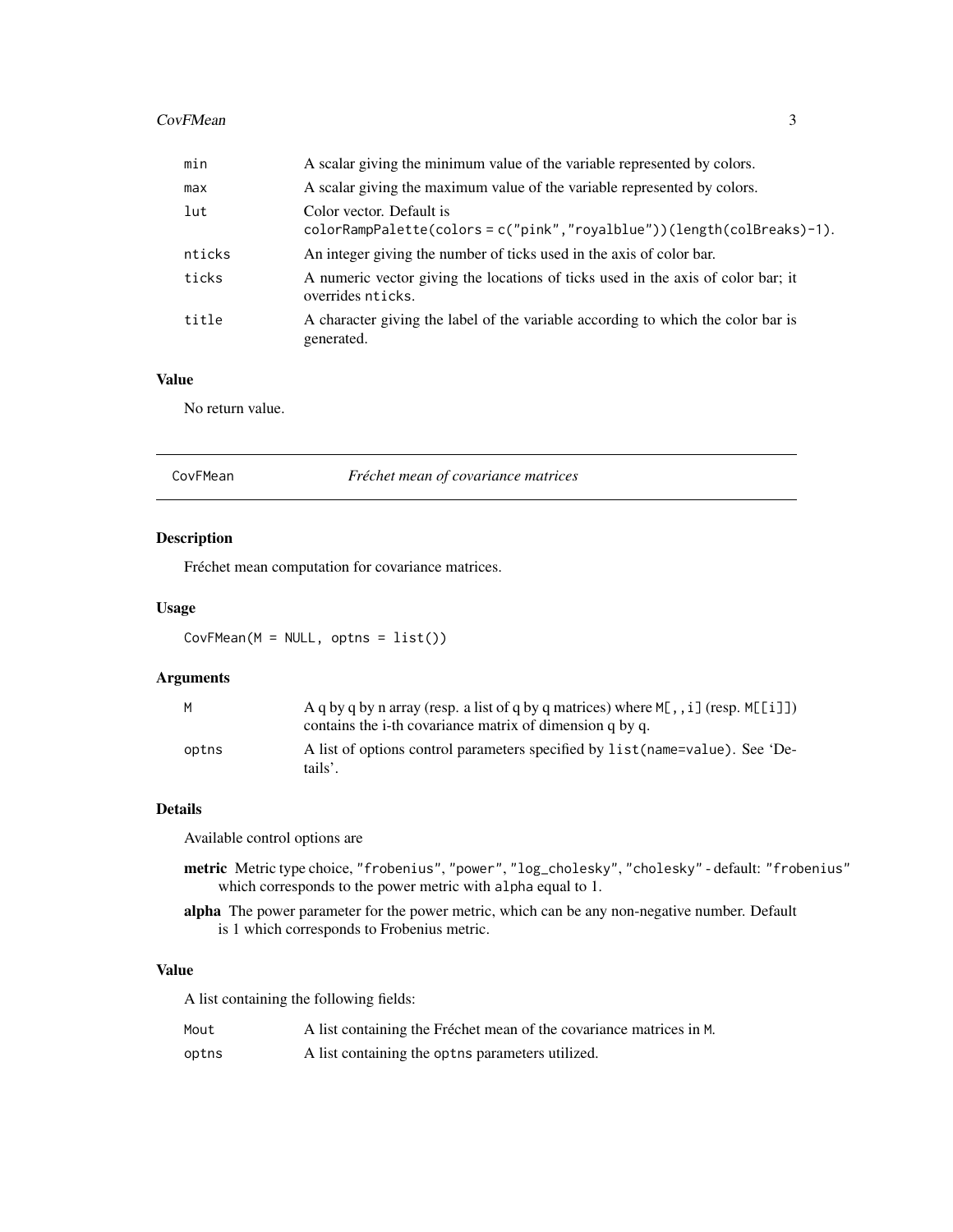#### <span id="page-3-0"></span>References

- Petersen, A. and Müller, H.-G. (2019). Fréchet regression for random objects with Euclidean predictors. The Annals of Statistics, 47(2), 691–719.
- Petersen, A., Deoni, S. and Müller, H.-G. (2019). Fréchet estimation of time-varying covariance matrices from sparse data, with application to the regional co-evolution of myelination in the developing brain. The Annals of Applied Statistics, 13(1), 393–419.
- Lin, Z. (2019). Riemannian geometry of symmetric positive definite matrices via Cholesky decomposition. Siam. J. Matrix. Anal, A. 40, 1353–1370.

#### Examples

```
#Example M input
n=10 #sample size
m=5 # dimension of covariance matrices
M \leftarrow \text{array}(\emptyset, \text{c}(\mathfrak{m}, \mathfrak{m}, \mathfrak{n}))for (i in 1:n){
 y0=rnorm(m)
 aux<-diag(m)+y0%*%t(y0)
 M[,,i]<-aux
}
Fmean=CovFMean(M=M,optns=list(metric="frobenius"))
```
CreateCovRegPlot *Plots for Fréchet regression for covariance matrices.*

#### Description

Plots for Fréchet regression for covariance matrices.

#### Usage

```
CreateCovRegPlot(x, optns = list())
```
#### Arguments

|       | A covReg object obtained from CovFMean, GloCovReg or LocCovReg.          |
|-------|--------------------------------------------------------------------------|
| optns | A list of control options specified by list (name=value). See 'Details'. |

#### Details

Available control options are

- ind.xout A vector holding the indices of elements in x\$Mout at which the plots will be made. Default is
	- 1:length(x\$Mout) when x\$Mout is of length no more than 3;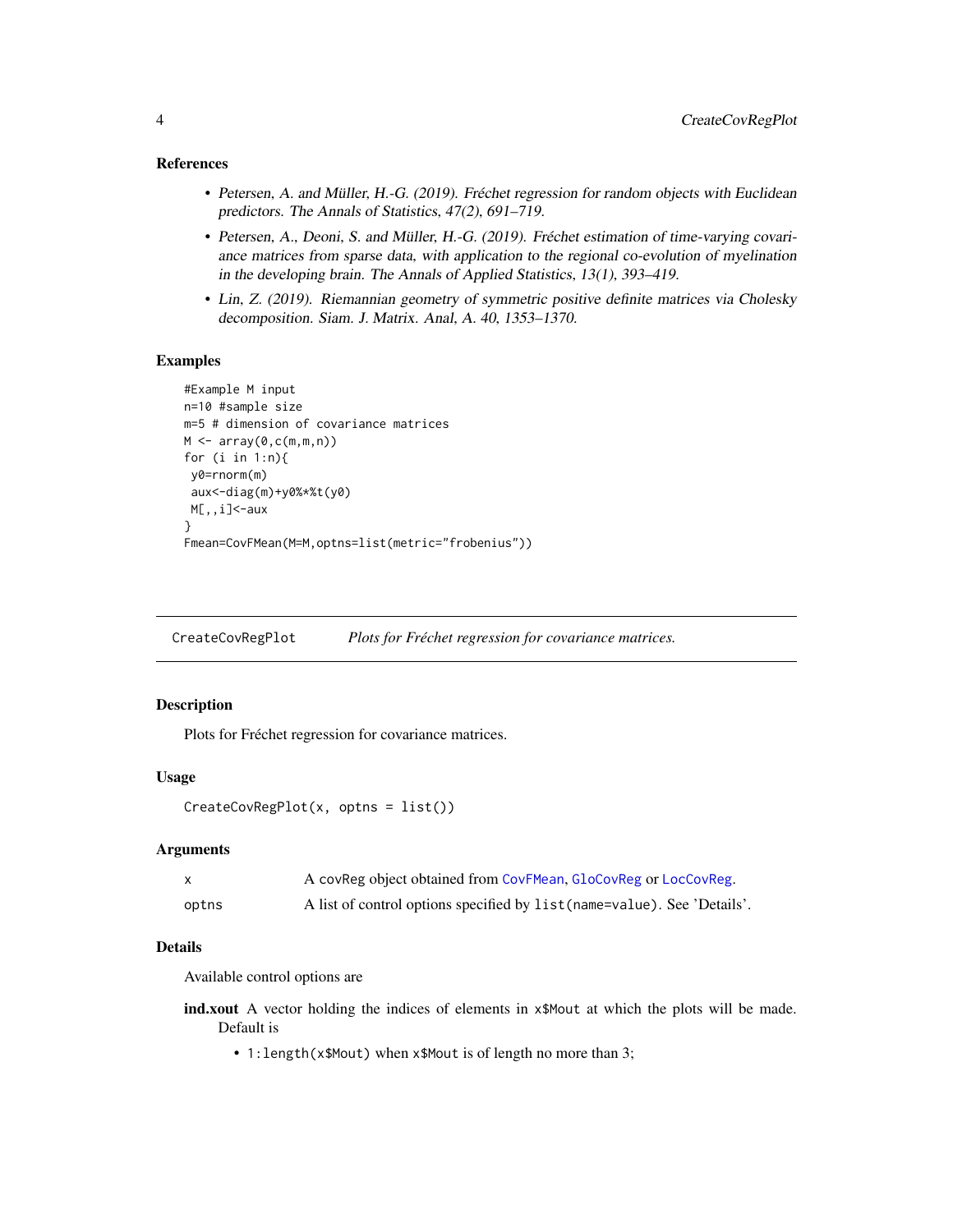#### CreateCovRegPlot 5

- c(1,round(length(x\$Mout)/2),length(x\$Mout)) when x\$Mout is of length greater than 3.
- nrow An integer default: 1; subsequent figures will be drawn in an optns\$nrow-byceiling(length(ind.xout)/optns\$nrow) array.
- plot.type Character with two choices, "continuous" and "categorical". The former plots the correlations in a continuous scale of colors by magnitude while the latter categorizes the positive and negative entries into two different colors. Default is "continuous"
- plot.clust Character, the ordering method of the correlation matrix. "original" for original order (default); "AOE" for the angular order of the eigenvectors; "FPC" for the first principal component order; "hclust" for the hierarchical clustering order, drawing 4 rectangles on the graph according to the hierarchical cluster; "alphabet" for alphabetical order.
- plot.method Character, the visualization method of correlation matrix to be used. Currently, it supports seven methods, named "circle" (default), "square", "ellipse", "number", "pie", "shade" and "color".
- CorrOut Logical, indicating if output is shown as correlation or covariance matrix. Default is FALSE and corresponds to a covariance matrix.
- plot.display Character, "full" (default), "upper" or "lower", display full matrix, lower triangular or upper triangular matrix.

#### Value

No return value.

#### Examples

```
#Example y input
n=20 # sample size
t=seq(0,1,length.out=100) # length of data
x = matrix(runif(n),n)theta1 = theta2 = array(0, n)for(i in 1:n){
theta1[i] = rnorm(1, x[i], x[i]^2)theta2[i] = rnorm(1, x[i]/2, (1-x[i])^2)}
y = matrix(0, n, length(t))phi1 = sqrt(3)*tphi2 = sqrt(6/5)*(1-t/2)y = \text{theta1%*%t(phi1) + theta2 %*% t(phi2)xout = matrix(c(0.25, 0.5, 0.75), 3)Cov_est=GloCovReg(x=x,y=y,xout=xout,optns=list(corrOut = FALSE, metric="power",alpha=3))
CreateCovRegPlot(Cov_est, optns = list(ind.xout = 2, plot.method = "shade"))
```

```
CreateCovRegPlot(Cov_est, optns = list(plot.method = "color"))
```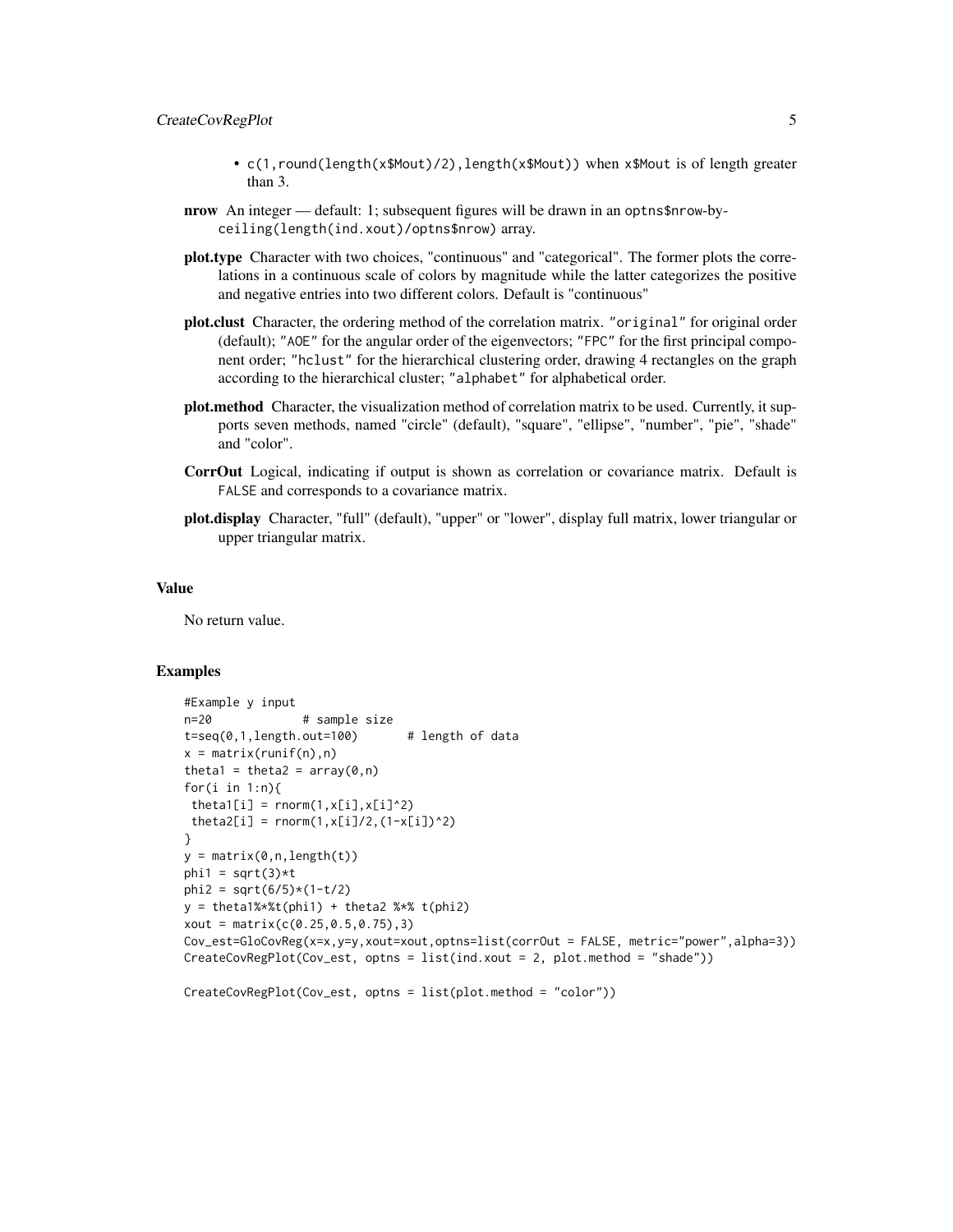<span id="page-5-0"></span>

#### Description

Create kernel density estimate along the support of the raw data using the HADES method.

#### Usage

```
CreateDensity(
  y = NULL,histogram = NULL,
  freq = NULL,
 bin = NULL,optns = list())
```
#### Arguments

| y         | A vector of raw readings.                                                                                                                                                                                                                   |
|-----------|---------------------------------------------------------------------------------------------------------------------------------------------------------------------------------------------------------------------------------------------|
| histogram | A histogram object in R. Use this option when histogram object is only avail-<br>able, but not the raw data y. The default is NULL.                                                                                                         |
| freg      | A frequency vector. Use this option when frequency table is only available, but<br>not the raw sample or the histogram object. The corresponding bin should be<br>provided together. The default is NULL.                                   |
| bin       | A bin vector having its length with length (freq)+1. Use this option when<br>frequency table is only available, but not the raw sample or the histogram object.<br>The corresponding freq should be provided together. The default is NULL. |
| optns     | A list of options control parameters specified by list (name=value). See 'De-<br>tails'.                                                                                                                                                    |

#### Details

Available control options are

- userBwMu The bandwidth value for the smoothed mean function; positive numeric default: determine automatically based on the data-driven bandwidth selector proposed by Sheather and Jones (1991)
- nRegGrid The number of support points the KDE; numeric default: 101.
- delta The size of the bin to be used; numeric default: diff(range(y))/1000. It only works when the raw sample is available.

kernel smoothing kernel choice, "rect", "gauss", "epan", "gausvar", "quar" - default: "gauss".

- infSupport logical if we expect the distribution to have infinite support or not; logical default: FALSE.
- outputGrid User defined output grid for the support of the KDE, it overrides nRegGrid; numeric - default: NULL.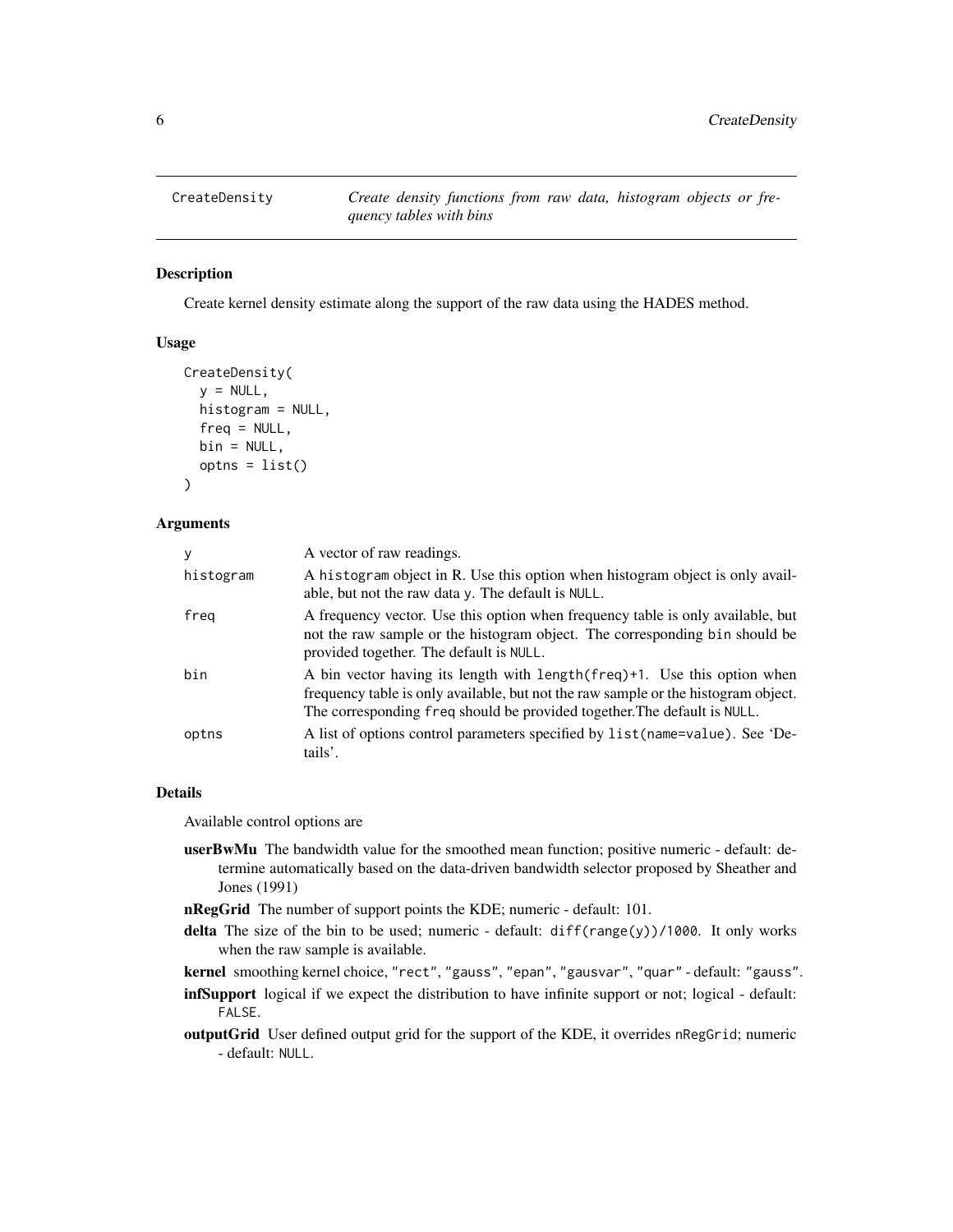#### CreateDensity 7

#### Value

A list containing the following fields:

| bw | The bandwidth used for smoothing.                                             |
|----|-------------------------------------------------------------------------------|
|    | A vector of length negonal with the values of the KDE's support points.       |
|    | A vector of length nRegGrid with the values of the KDE at the support points. |

#### References

- H.-G. Müller, J.L. Wang and W.B. Capra (1997). "From lifetables to hazard rates: The transformation approach." Biometrika 84, 881–892.
- S.J. Sheather and M.C. Jones (1991). "A reliable data-based bandwidth selection method for kernel density estimation." JRSS-B 53, 683–690.
- H.-G. Müller, U. Stadtmüller, and T. Schmitt. (1987) "Bandwidth choice and confidence intervals for derivatives of noisy data." Biometrika 74, 743–749.

#### Examples

```
### compact support case
# input: raw sample
set.seed(100)
n < -100x0 \le -seq(0,1,length.out=51)Y \leftarrow rbeta(n, 3, 2)f1 <- CreateDensity(y=Y,optns = list(outputGrid=x0))# input: histogram
histY <- hist(Y)
f2 <- CreateDensity(histogram=histY,optns = list(outputGrid=x0))
# input: frequency table with unequally spaced (random) bins
binY \leq c(0, sort(runif(9)), 1)freqY \leftarrow c()for (i in 1:(length(binY)-1)) {
  freqY[i] <- length(which(Y>binY[i] & Y<=binY[i+1]))
}
f3 <- CreateDensity(freq=freqY, bin=binY,optns = list(outputGrid=x0))
# plot
plot(f1$x,f1$y,type='l',col=2,lty=2,lwd=2,
     xlim=c(0,1),ylim=c(0,2),xlab='domain',ylab='density')
points(f2$x,f2$y,type='l',col=3,lty=3,lwd=2)
points(f3$x,f3$y,type='l',col=4,lty=4,lwd=2)
points(x0,dbeta(x0,3,2),type='l',lwd=2)
legend('topleft',
       c('true','raw sample','histogram','frequency table (unequal bin)'),
       col=1:4,lty=1:4,lwd=3,bty='n')
```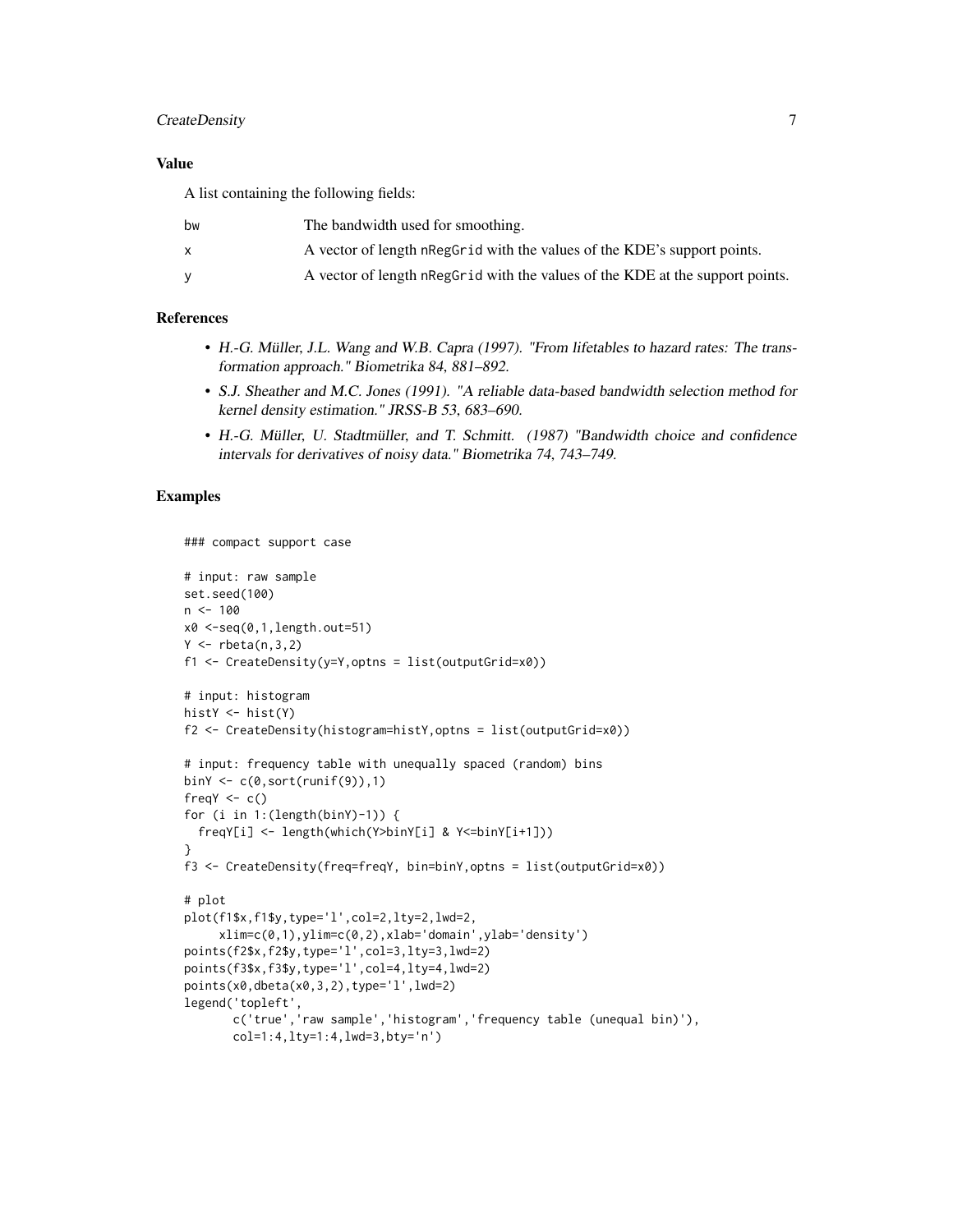```
### infinite support case
# input: raw sample
set.seed(100)
n <- 200
x0 <-seq(-3,3,length.out=101)
Y \leq -\text{norm}(n)f1 <- CreateDensity(y=Y,optns = list(outputGrid=x0))
# input: histogram
histY <- hist(Y)
f2 <- CreateDensity(histogram=histY,optns = list(outputGrid=x0))
# input: frequency table with unequally spaced (random) bins
binY <- c(-3,sort(runif(9,-3,3)),3)
freqY \leftarrow c()for (i in 1:(length(binY)-1)) {
  freqY[i] <- length(which(Y>binY[i] & Y<=binY[i+1]))
}
f3 <- CreateDensity(freq=freqY, bin=binY,optns = list(outputGrid=x0))
# plot
plot(f1$x,f1$y,type='l',col=2,lty=2,lwd=2,
     xlim=c(-3,3),ylim=c(0,0.5),xlab='domain',ylab='density')
points(f2$x,f2$y,type='l',col=3,lty=3,lwd=2)
points(f3$x,f3$y,type='l',col=4,lty=4,lwd=2)
points(x0,dnorm(x0),type='l',lwd=2)
legend('topright',
       c('true','raw sample','histogram','frequency table (unequal bin)'),
       col=1:4,lty=1:4,lwd=3,bty='n')
```
<span id="page-7-1"></span>

DenFMean *Fréchet means of densities.*

#### Description

Obtain Fréchet means of densities with respect to  $L^2$ -Wasserstein distance.

#### Usage

```
DenFMean(yin = NULL, hin = NULL, qin = NULL, optns = list())
```

| yin | A matrix or list holding the sample of measurements for the observed distribu-   |
|-----|----------------------------------------------------------------------------------|
|     | tions. If vin is a matrix, each row holds the measurements for one distribution. |
| hin | A list holding the histograms of an observed distribution.                       |

<span id="page-7-0"></span>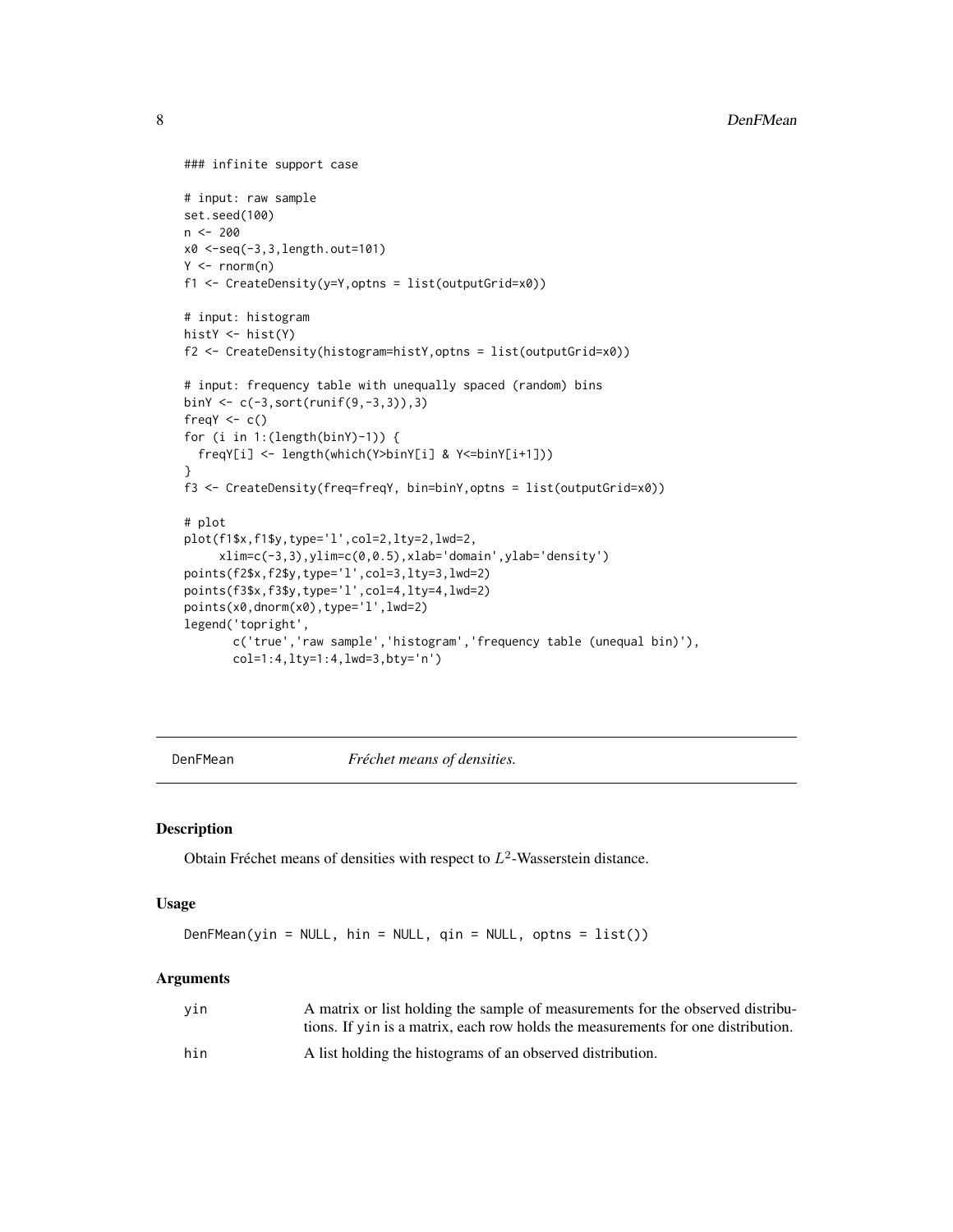#### <span id="page-8-0"></span>dist4cov 9

| qin   | A matrix or list holding the quantile functions of the response. If gin is a matrix,<br>each row holds the quantile function of an observed distribution taking values<br>on opting also note that only one of the three yin, hin, and gin needs to<br>be input. If more than one of them are specified, yin overwrites hin, and hin |
|-------|--------------------------------------------------------------------------------------------------------------------------------------------------------------------------------------------------------------------------------------------------------------------------------------------------------------------------------------|
|       | overwrites gin.                                                                                                                                                                                                                                                                                                                      |
| optns | A list of options control parameters specified by list (name=value).                                                                                                                                                                                                                                                                 |

#### Details

Available control options are qSup, nqSup, bwDen, ndSup, dSup, delta, kernelDen, infSupport, and denLowerThreshold. See [LocDenReg](#page-16-1) for details.

#### Value

A list containing the following components:

| dout  | A numeric vector holding the density of the Fréchet mean.            |
|-------|----------------------------------------------------------------------|
| dSup  | A numeric vector giving the domain grid of dout when it is a matrix. |
| gout  | A numeric vector holding the quantile function of the Fréchet mean.  |
| qSup  | A numeric vector giving the domain grid of qout.                     |
| optns | A list of control options used.                                      |

#### Examples

 $xin = seq(0, 1, 0.05)$ yin = lapply(xin, function(x) { rnorm(100, rnorm(1,x + x^2,0.005), 0.05) }) res <- DenFMean(yin=yin) plot(res)

dist4cov *Distance between covariance matrices*

#### Description

Distance computation between two covariance matrices

#### Usage

 $dist4cov(A = NULL, B = NULL, optns = list())$ 

| A     | an p by p matrix                                                                         |
|-------|------------------------------------------------------------------------------------------|
| R.    | an p by p matrix                                                                         |
| optns | A list of options control parameters specified by list (name=value). See 'De-<br>tails'. |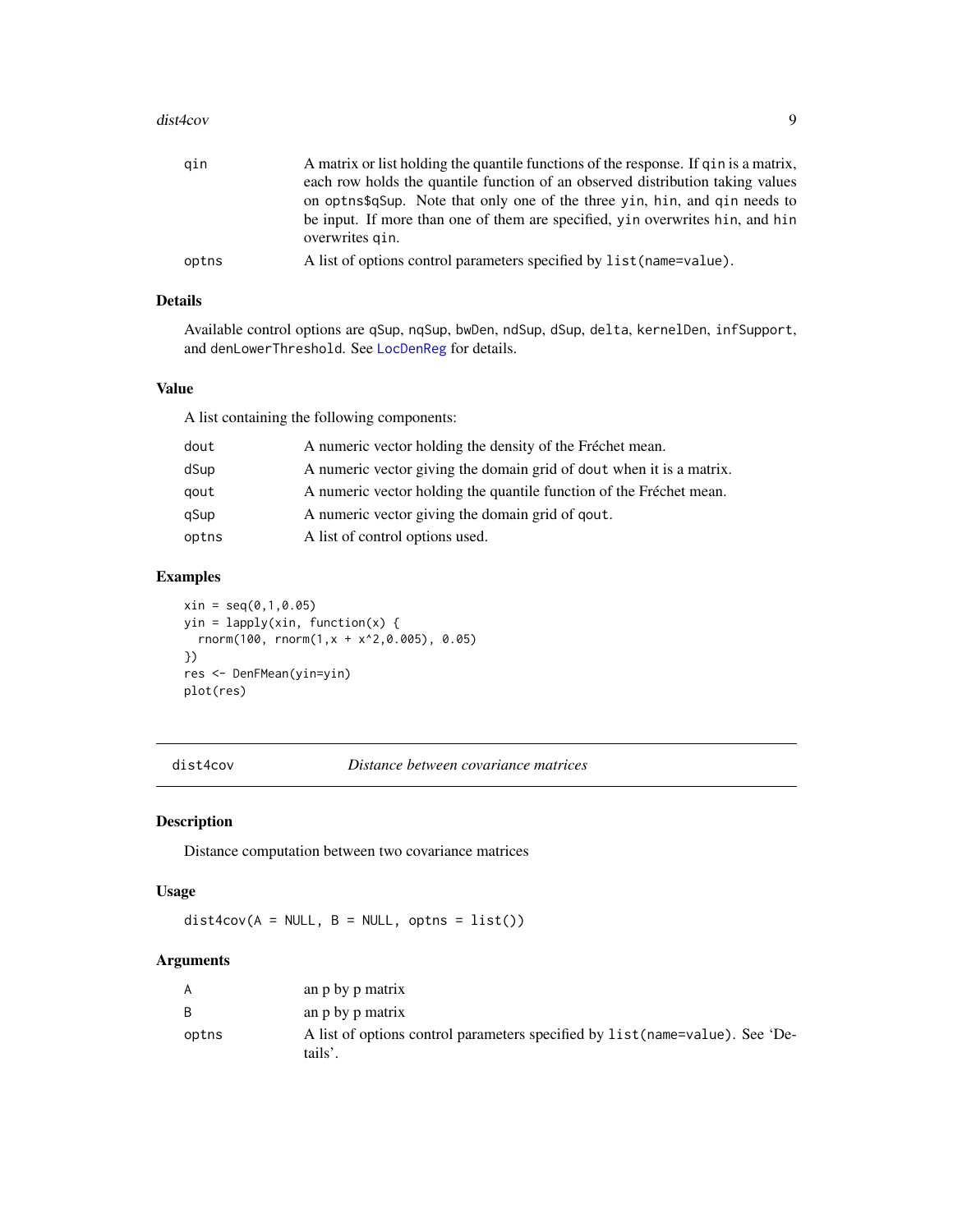#### <span id="page-9-0"></span>Details

Available control options are

- metric Metric type choice, "frobenius", "power", "log\_cholesky" and "cholesky" default: "frobenius", which corresponds to the power metric with alpha equal to 1.
- alpha The power parameter for the power metric, which can be any non-negative number. Default is 1 which corresponds to Frobenius metric.

#### Value

A list containing the following fields:

| dist  | the distance between covariance matrices A and B.     |
|-------|-------------------------------------------------------|
| optns | A list containing the opthermore parameters utilized. |

#### References

- Petersen, A. and Müller, H.-G. (2016). Fréchet integration and adaptive metric selection for interpretable covariances of multivariate functional data. Biometrika, 103, 103–120.
- Petersen, A. and Müller, H.-G. (2019). Fréchet regression for random objects with Euclidean predictors. The Annals of Statistics, 47(2), 691–719.
- Petersen, A., Deoni, S. and Müller, H.-G. (2019). Fréchet estimation of time-varying covariance matrices from sparse data, with application to the regional co-evolution of myelination in the developing brain. The Annals of Applied Statistics, 13(1), 393–419.

#### **Examples**

```
# M input as array
m <- 5 # dimension of covariance matrices
M < -array(0, c(m, m, 2))for (i in 1:2) {
y0 <- rnorm(m)
 aux <- diag(m) + y0 %*% t(y0)
M[,, i] <- aux
}
A \leq M[,,1]
B \le -M[,,2]
frobDist <- dist4cov(A=A, B=B, optns=list(metric="frobenius"))
```
dist4den Lˆ2 *Wasserstein distance between two distributions.*

#### Description

 $L^2$  Wasserstein distance between two distributions.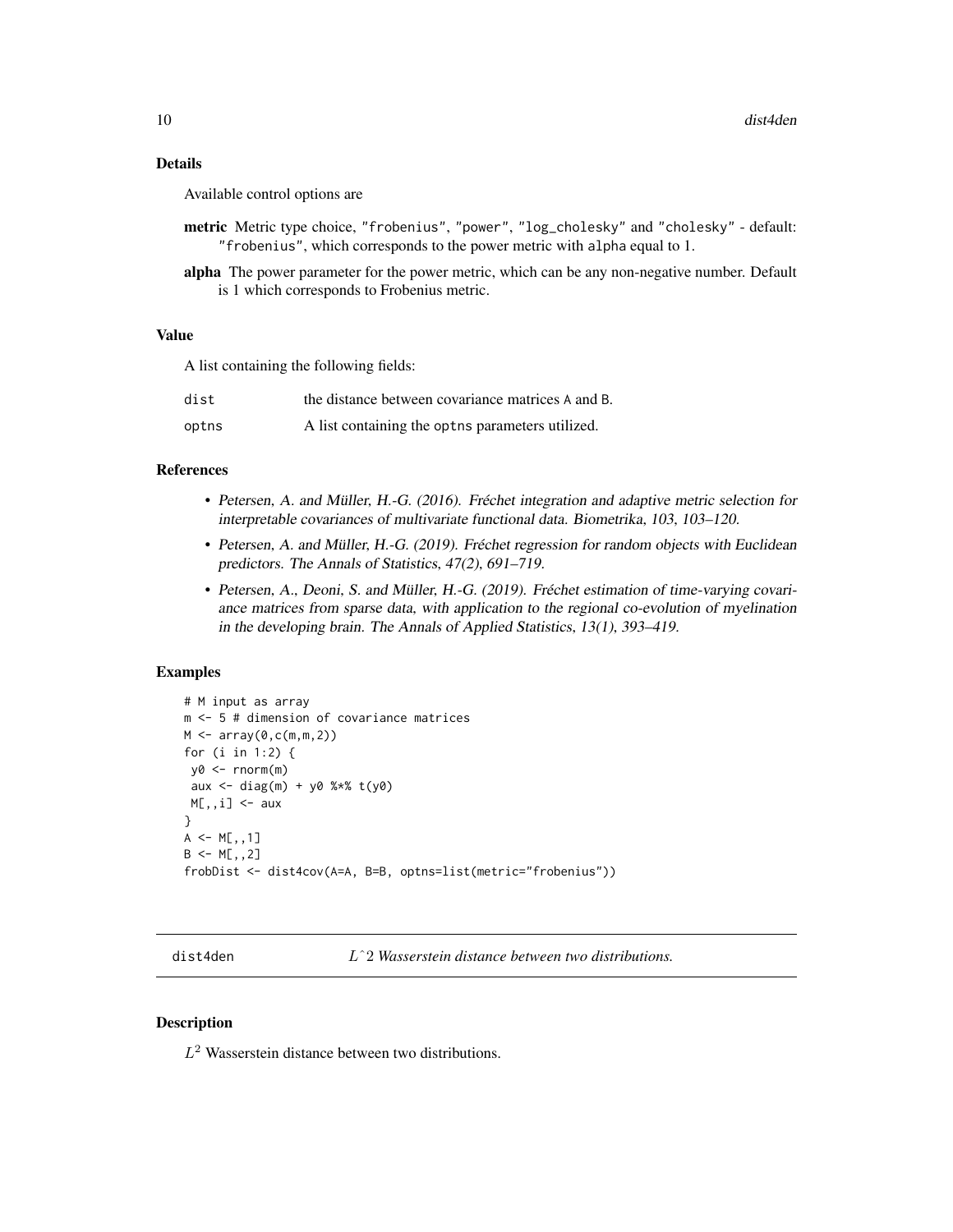#### <span id="page-10-0"></span>frechet 11

#### Usage

 $dist4den(d1 = NULL, d2 = NULL, fctn_type = NULL, optns = list())$ 

#### Arguments

| d1, d2    | Lists holding the density functions or quantile functions of the two distributions.                                                     |
|-----------|-----------------------------------------------------------------------------------------------------------------------------------------|
|           | Each list consists of two numeric vectors $x$ and $y$ of the same length, where $x$                                                     |
|           | holds the support grid and y holds the values of the function. Note that the type                                                       |
|           | of functions representing the distributions in d1 and d2 should be the same—                                                            |
|           | either both are density functions, or both are quantile functions. If both are                                                          |
|           | quantile functions, all elements in d1\$x and d2\$x must be between 0 and 1.                                                            |
|           | d1\$x and d2\$x may have different lengths.                                                                                             |
| fctn_type | Character vector of length 1 holding the function type in d1 and d2 representing<br>the distributions: "density" (default), "quantile". |
| optns     | A list of control parameters specified by list (name=value).                                                                            |
|           |                                                                                                                                         |

#### Details

Available control options are:

nqSup A scalar giving the length of the support grid of quantile functions based on which the  $L^2$  Wasserstein distance (i.e., the  $L^2$  distance between the quantile functions) is computed. Default is 201.

#### Value

A scalar holding the  $L^2$  Wasserstein distance between d1 and d2.

#### Examples

d1 <- list(x = seq(-6,6,0.01)) d1\$y <- dnorm(d1\$x)  $d2 \leq 1ist(x = d1$ \$x + 1)  $d2sy < -$  dnorm( $d2sx$ , mean = 1) dist  $\le$  dist4den(d1 = d1,d2 = d2)

frechet *frechet: Statistical Analysis for Random Objects and Non-Euclidean Data*

#### Description

Provides implementation of statistical methods for random objects lying in various metric spaces, which are not necessarily linear spaces. The core of this package is Fréchet regression for random objects with Euclidean predictors, which allows one to perform regression analysis for non-Euclidean responses under some mild conditions. Examples include distributions in  $L^2$ -Wasserstein space, covariance matrices endowed with power metric (with Frobenius metric as a special case), Cholesky and log-Cholesky metrics. References: Petersen, A., & Müller, H.-G. (2019) <doi:10.1214/17- AOS1624>.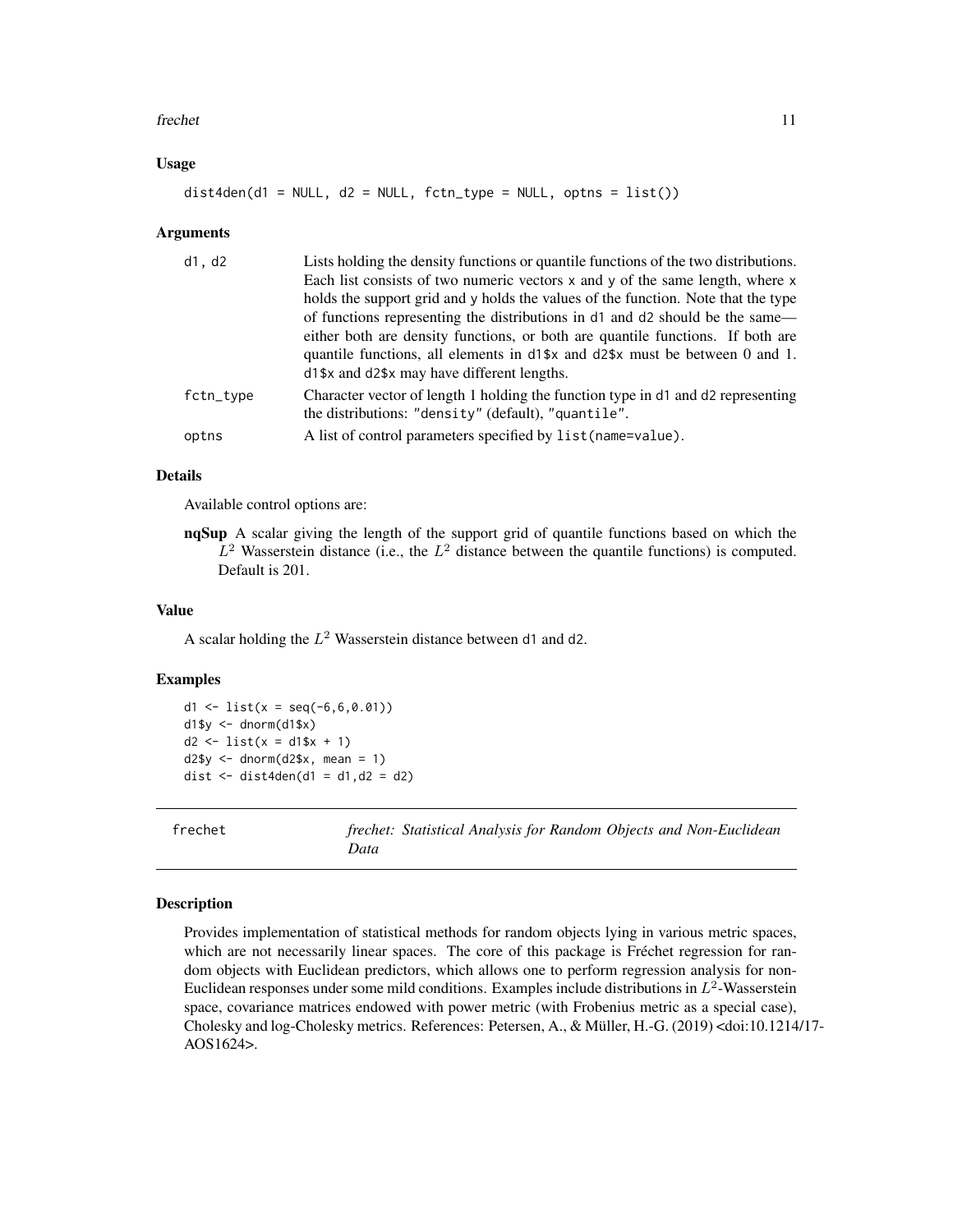<span id="page-11-1"></span><span id="page-11-0"></span>

#### Description

Global Fréchet regression of covariance matrices with Euclidean predictors.

#### Usage

 $GloCovReg(x, y = NULL, M = NULL, xout, optns = list())$ 

#### Arguments

| $\mathsf{x}$ | An n by p matrix of predictors.                                                                                                                                                                          |
|--------------|----------------------------------------------------------------------------------------------------------------------------------------------------------------------------------------------------------|
| y            | An n by 1 matrix, each row corresponds to an observation, 1 is the length of time<br>points where the responses are observed. See 'metric' option in 'Details' for<br>more details.                      |
| M            | A q by q by n array (resp. a list of q by q matrices) where $M[, i]$ (resp. $M[[i]]$ )<br>contains the i-th covariance matrix of dimension q by q. See 'metric' option in<br>'Details' for more details. |
| xout         | An m by p matrix of output predictor levels.                                                                                                                                                             |
| optns        | A list of options control parameters specified by list (name=value). See 'De-<br>tails'.                                                                                                                 |

#### Details

Available control options are

- corrOut Boolean indicating if output is shown as correlation or covariance matrix. Default is FALSE and corresponds to a covariance matrix.
- metric Metric type choice, "frobenius", "power", "log\_cholesky", "cholesky" default: "frobenius" which corresponds to the power metric with alpha equal to 1. For power (and Frobenius) metrics, either y or M must be input; y would override M. For Cholesky and log-Cholesky metrics, M must be input and y does not apply.
- alpha The power parameter for the power metric. Default is 1 which corresponds to Frobenius metric.

#### Value

A covReg object — a list containing the following fields:

| xout  | An m by p matrix of output predictor levels.                                |
|-------|-----------------------------------------------------------------------------|
| Mout  | A list of estimated conditional covariance or correlation matrices at xout. |
| optns | A list containing the opthermore, parameters utilized.                      |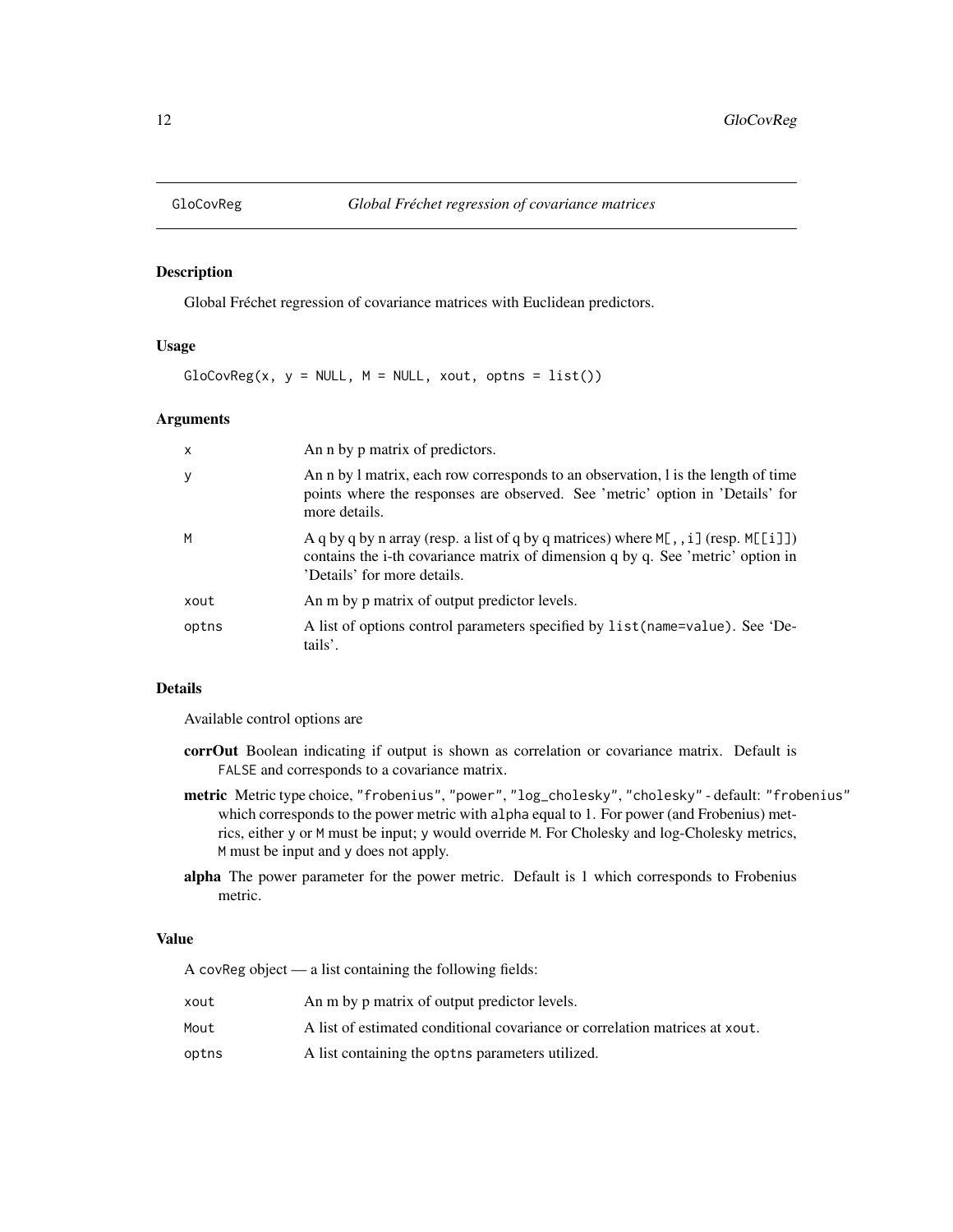#### <span id="page-12-0"></span>GloDenReg 13

#### References

- Petersen, A. and Müller, H.-G. (2019). Fréchet regression for random objects with Euclidean predictors. The Annals of Statistics, 47(2), 691–719.
- Petersen, A., Deoni, S. and Müller, H.-G. (2019). Fréchet estimation of time-varying covariance matrices from sparse data, with application to the regional co-evolution of myelination in the developing brain. The Annals of Applied Statistics, 13(1), 393–419.
- Lin, Z. (2019). Riemannian geometry of symmetric positive definite matrices via Cholesky decomposition. Siam. J. Matrix. Anal, A. 40, 1353–1370.

#### Examples

```
#Example y input
n=50 # sample size
t=seq(0,1,length.out=100) # length of data
x = matrix(runif(n),n)theta1 = theta2 = array(0, n)for(i in 1:n){
 theta1[i] = rnorm(1, x[i], x[i]^2)theta2[i] = rnorm(1, x[i]/2, (1-x[i])/2)}
y = matrix(0, n, length(t))phi1 = sqrt(3)*tphi2 = sqrt(6/5)*(1-t/2)y = \text{theta1%*%t(phi1) + theta2 %*% t(phi2)xout = matrix(c(0.25, 0.5, 0.75), 3)Cov_est=GloCovReg(x=x,y=y,xout=xout,optns=list(corrOut=FALSE,metric="power",alpha=3))
#Example M input
n=10 #sample size
m=5 # dimension of covariance matrices
M \leftarrow \text{array}(\emptyset, \text{c}(\text{m}, \text{m}, \text{n}))for (i in 1:n){
 y0=rnorm(m)
 aux<-diag(m)+y0%*%t(y0)
M[,,i]<-aux
}
x=cbind(matrix(rnorm(n),n),matrix(rnorm(n),n)) #vector of predictor values
xout=cbind(runif(3),runif(3)) #output predictor levels
Cov_est=GloCovReg(x=x,M=M,xout=xout,optns=list(corrOut=FALSE,metric="power",alpha=3))
```
<span id="page-12-1"></span>GloDenReg *Global density regression.*

#### Description

Global Fréchet regression for densities with respect to  $L^2$ -Wasserstein distance.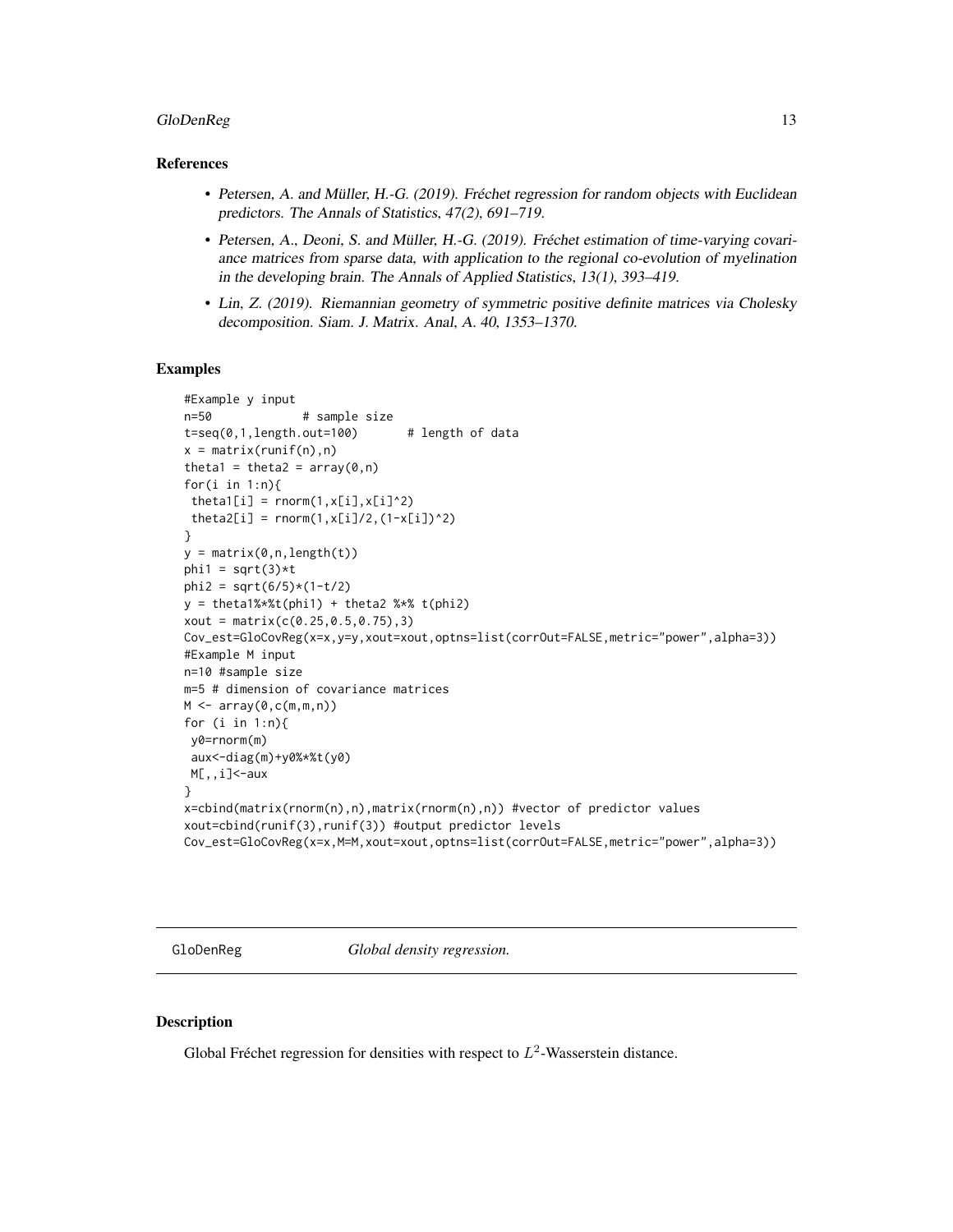### Usage

```
GloDenReg(
 xin = NULL,yin = NULL,
 hin = NULL,
 qin = NULL,xout = NULL,optns = list()\mathcal{L}
```
#### Arguments

| xin   | An n by p matrix or a vector of length $n$ (if $p=1$ ) with input measurements of the<br>predictors.                                                                                                                                                                                                                                                                       |
|-------|----------------------------------------------------------------------------------------------------------------------------------------------------------------------------------------------------------------------------------------------------------------------------------------------------------------------------------------------------------------------------|
| yin   | A matrix or list holding the sample of observations of the response. If yin is a<br>matrix, each row holds the observations of the response corresponding to a row<br>in xin.                                                                                                                                                                                              |
| hin   | A list holding the histograms of the response corresponding to each row in xin.                                                                                                                                                                                                                                                                                            |
| qin   | A matrix or list holding the quantile functions of the response. If qin is a<br>matrix, each row holds the quantile function of the response taking values on<br>optns\$qSup corresponding to a row in xin. Note that only one of the three yin,<br>hin, and gin needs to be input. If more than one of them are specified, yin<br>overwrites hin, and hin overwrites qin. |
| xout  | A k by p matrix or a vector of length k (if $p=1$ ) with output measurements of the<br>predictors. Default is xin.                                                                                                                                                                                                                                                         |
| optns | A list of control parameters specified by list (name=value).                                                                                                                                                                                                                                                                                                               |

#### Details

Available control options are qSup, nqSup, lower, upper, Rsquared, bwDen, ndSup, dSup, delta, kernelDen, infSupport, and denLowerThreshold. Rsquared is explained as follows and see [LocDenReg](#page-16-1) for the other options.

Rsquared A logical variable indicating whether R squared would be returned. Default is FALSE.

#### Value

A list containing the following components:

| xout | Input xout.                                                                                                                                                                                                                                                                                               |
|------|-----------------------------------------------------------------------------------------------------------------------------------------------------------------------------------------------------------------------------------------------------------------------------------------------------------|
| dout | A matrix or list holding the output densities corresponding to xout. If dout is a<br>matrix, each row gives a density and the domain grid is given in dSup. If dout is<br>a list, each element is a list of two components, x and y, giving the domain grid<br>and density function values, respectively. |
| dSup | A numeric vector giving the domain grid of dout when it is a matrix.                                                                                                                                                                                                                                      |
| qout | A matrix holding the quantile functions of the output densities. Each row corre-<br>sponds to a value in xout.                                                                                                                                                                                            |

<span id="page-13-0"></span>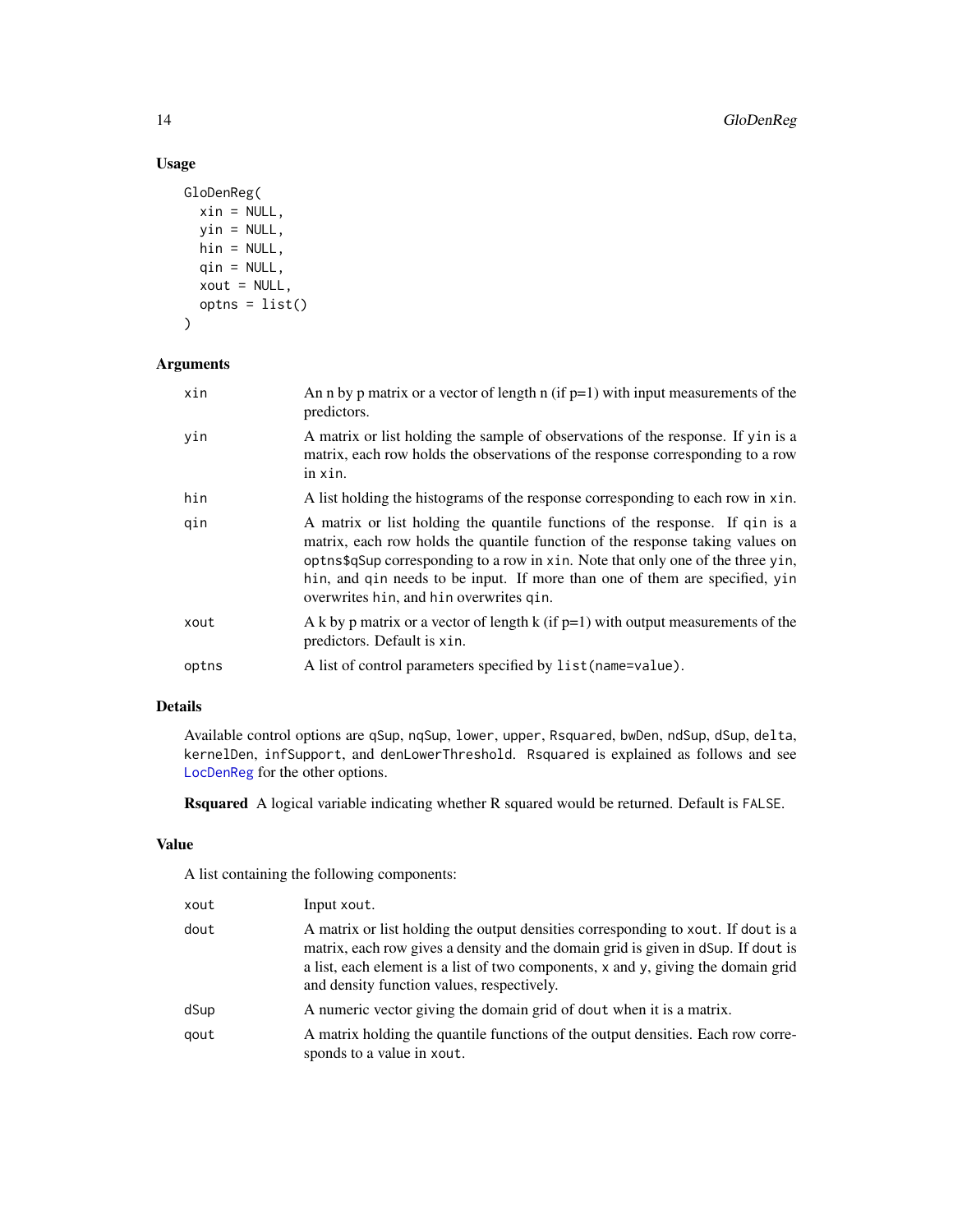#### <span id="page-14-0"></span>LocCovReg 15

| qSup  | A numeric vector giving the domain grid of qout.                |
|-------|-----------------------------------------------------------------|
| xin   | Input xin.                                                      |
| din   | Densities corresponding to the input yin, hin or qin.           |
| gin   | Quantile functions corresponding to the input yin, hin or qin.  |
| Rsg   | A scalar giving the R squared value if optns\$R squared = TRUE. |
| optns | A list of control options used.                                 |

#### References

Petersen, A., & Müller, H.-G. (2019). "Fréchet regression for random objects with Euclidean predictors." The Annals of Statistics, 47(2), 691–719.

#### Examples

```
xin = seq(0, 1, 0.05)yin = lapply(xin, function(x) {
 rnorm(100, rnorm(1,x,0.005), 0.05)
})
qSup = seq(0, 1, 0.02)xout = seq(0, 1, 0.25)res1 <- GloDenReg(xin=xin, yin=yin, xout=xout, optns = list(qSup = qSup))
plot(res1)
hin = lapply(yin, function(y) hist(y, breaks = 50, plot=FALSE))
res2 <- GloDenReg(xin=xin, hin=hin, xout=xout, optns = list(qSup = qSup))
plot(res2)
```
<span id="page-14-1"></span>LocCovReg *Local Fréchet regression of covariance matrices*

#### Description

Local Fréchet regression of covariance matrices with Euclidean predictors.

#### Usage

LocCovReg(x,  $y = NULL$ ,  $M = NULL$ , xout, optns = list())

| X | An n by p matrix of predictors.                                                   |
|---|-----------------------------------------------------------------------------------|
|   | An n by 1 matrix, each row corresponds to an observation, 1 is the length of time |
|   | points where the responses are observed. See 'metric' option in 'Details' for     |
|   | more details.                                                                     |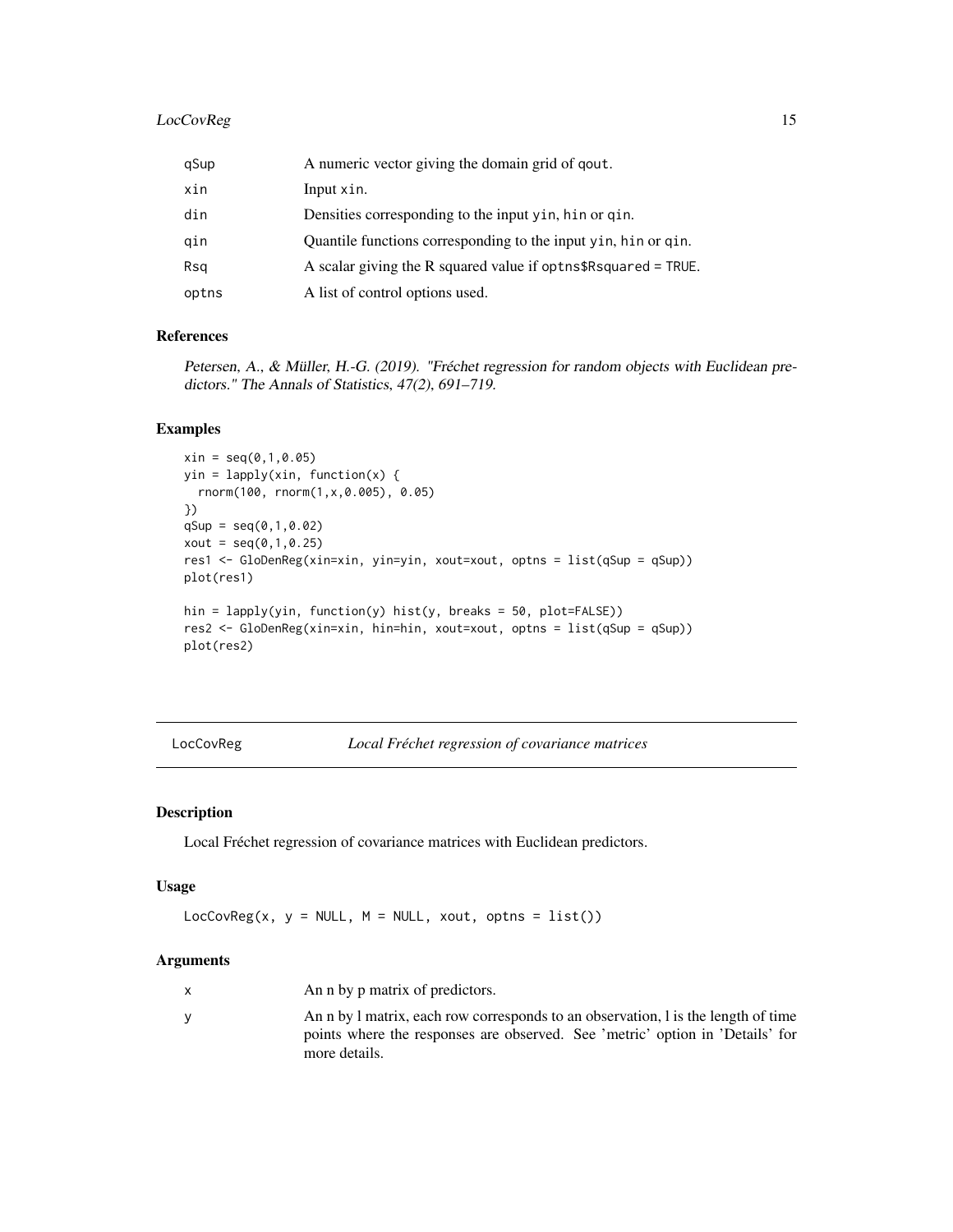| м     | A q by q by n array (resp. a list of q by q matrices) where $M$ [,, i] (resp. $M$ [[i]])<br>contains the i-th covariance matrix of dimension q by q. See 'metric' option in<br>'Details' for more details. |
|-------|------------------------------------------------------------------------------------------------------------------------------------------------------------------------------------------------------------|
| xout  | An m by p matrix of output predictor levels.                                                                                                                                                               |
| optns | A list of options control parameters specified by list (name=value). See 'De-<br>tails'.                                                                                                                   |

#### Details

Available control options are

- corrOut Boolean indicating if output is shown as correlation or covariance matrix. Default is FALSE and corresponds to a covariance matrix.
- metric Metric type choice, "frobenius", "power", "log\_cholesky", "cholesky" default: "frobenius" which corresponds to the power metric with alpha equal to 1. For power (and Frobenius) metrics, either y or M must be input; y would override M. For Cholesky and log-Cholesky metrics, M must be input and y does not apply.
- alpha The power parameter for the power metric. Default is 1 which corresponds to Frobenius metric.
- bwMean A vector of length p holding the bandwidths for conditional mean estimation if y is provided. If bwMean is not provided, it is chosen by cross validation.
- bwCov A vector of length p holding the bandwidths for conditional covariance estimation. If bwCov is not provided, it is chosen by cross validation.
- kernel Name of the kernel function to be chosen from "rect", "gauss", "epan", "gausvar", "quar". Default is "gauss".

#### Value

A covReg object — a list containing the following fields:

| xout  | An m by p matrix of output predictor levels.                                |
|-------|-----------------------------------------------------------------------------|
| Mout  | A list of estimated conditional covariance or correlation matrices at xout. |
| optns | A list containing the opties parameters utilized.                           |

#### References

- Petersen, A. and Müller, H.-G. (2019). Fréchet regression for random objects with Euclidean predictors. The Annals of Statistics, 47(2), 691–719.
- Petersen, A., Deoni, S. and Müller, H.-G. (2019). Fréchet estimation of time-varying covariance matrices from sparse data, with application to the regional co-evolution of myelination in the developing brain. The Annals of Applied Statistics, 13(1), 393–419.
- Lin, Z. (2019). Riemannian geometry of symmetric positive definite matrices via Cholesky decomposition. Siam. J. Matrix. Anal, A. 40, 1353–1370.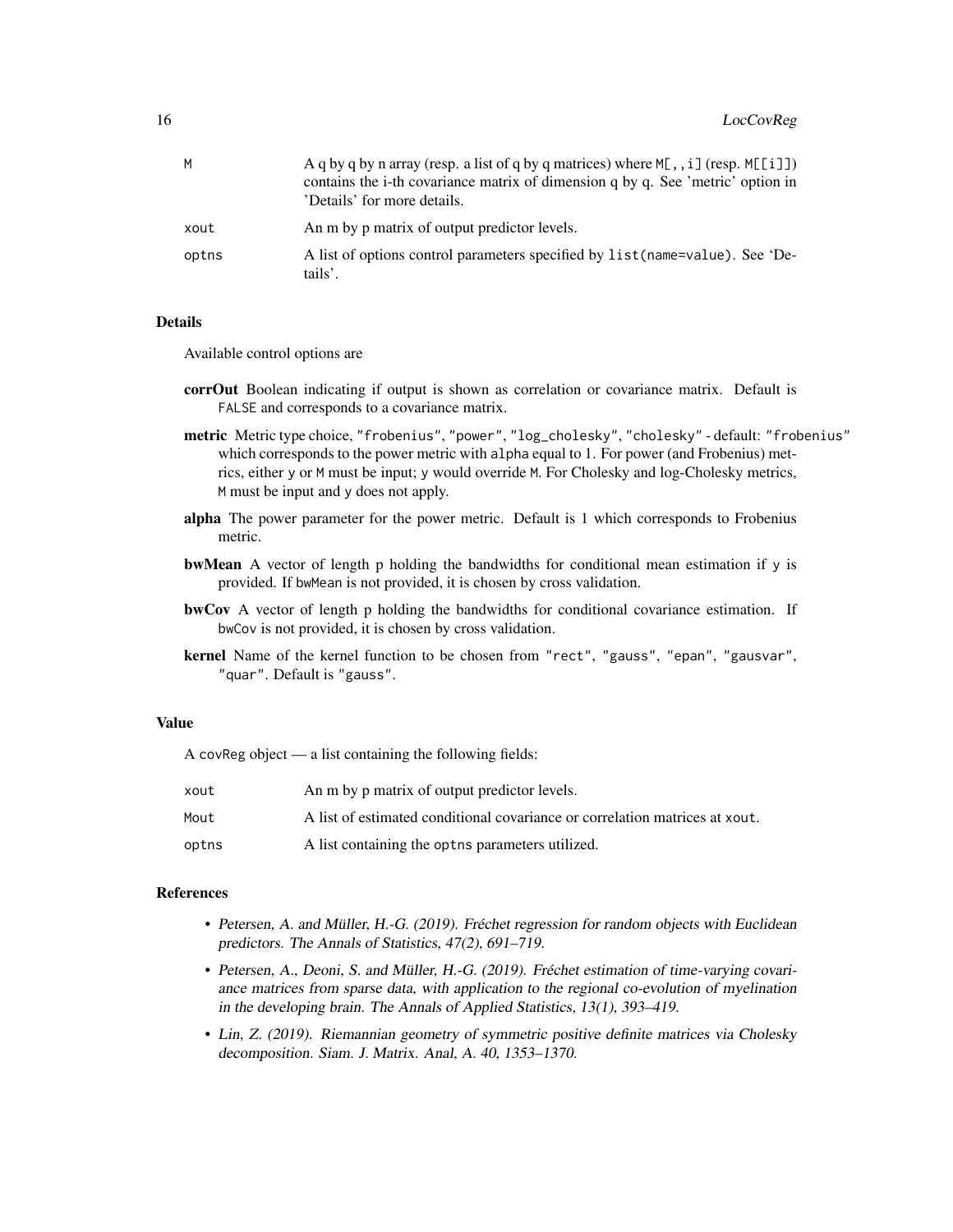#### <span id="page-16-0"></span>LocDenReg 17

#### Examples

```
#Example y input
n=30 # sample size
t=seq(0,1,length.out=100) # length of data
x = matrix(runif(n),n)theta1 = theta2 = array(\theta, n)for(i in 1:n){
 theta1[i] = rnorm(1, x[i], x[i]^2)theta2[i] = rnorm(1, x[i]/2, (1-x[i])/2)}
y = matrix(0, n, length(t))phi1 = sqrt(3)*tphi2 = sqrt(6/5)*(1-t/2)y = \text{theta1%*%t(phi1) + theta2 %*% t(phi2)xout = matrix(c(0.25, 0.5, 0.75), 3)Cov_est=LocCovReg(x=x,y=y,xout=xout,optns=list(corrOut=FALSE,metric="power",alpha=3))
#Example M input
n=30 #sample size
m=30 #dimension of covariance matrices
M \leftarrow \text{array}(\emptyset, \text{c}(m, m, n))for (i in 1:n){
 y0=rnorm(m)
 aux<-15*diag(m)+y0%*%t(y0)
M[,,i]<-aux
}
x=matrix(rnorm(n),n)
xout = matrix(c(0.25, 0.5, 0.75), 3) #output predictor levels
Cov_est=LocCovReg(x=x,M=M,xout=xout,optns=list(corrOut=FALSE,metric="power",alpha=0))
```
<span id="page-16-1"></span>LocDenReg *Local density regression.*

#### Description

Local Fréchet regression for densities with respect to  $L^2$ -Wasserstein distance.

#### Usage

```
LocDenReg(
 xin = NULL,vin = NULL,hin = NULL,
 qin = NULL,
 xout = NULL,optns = list()
)
```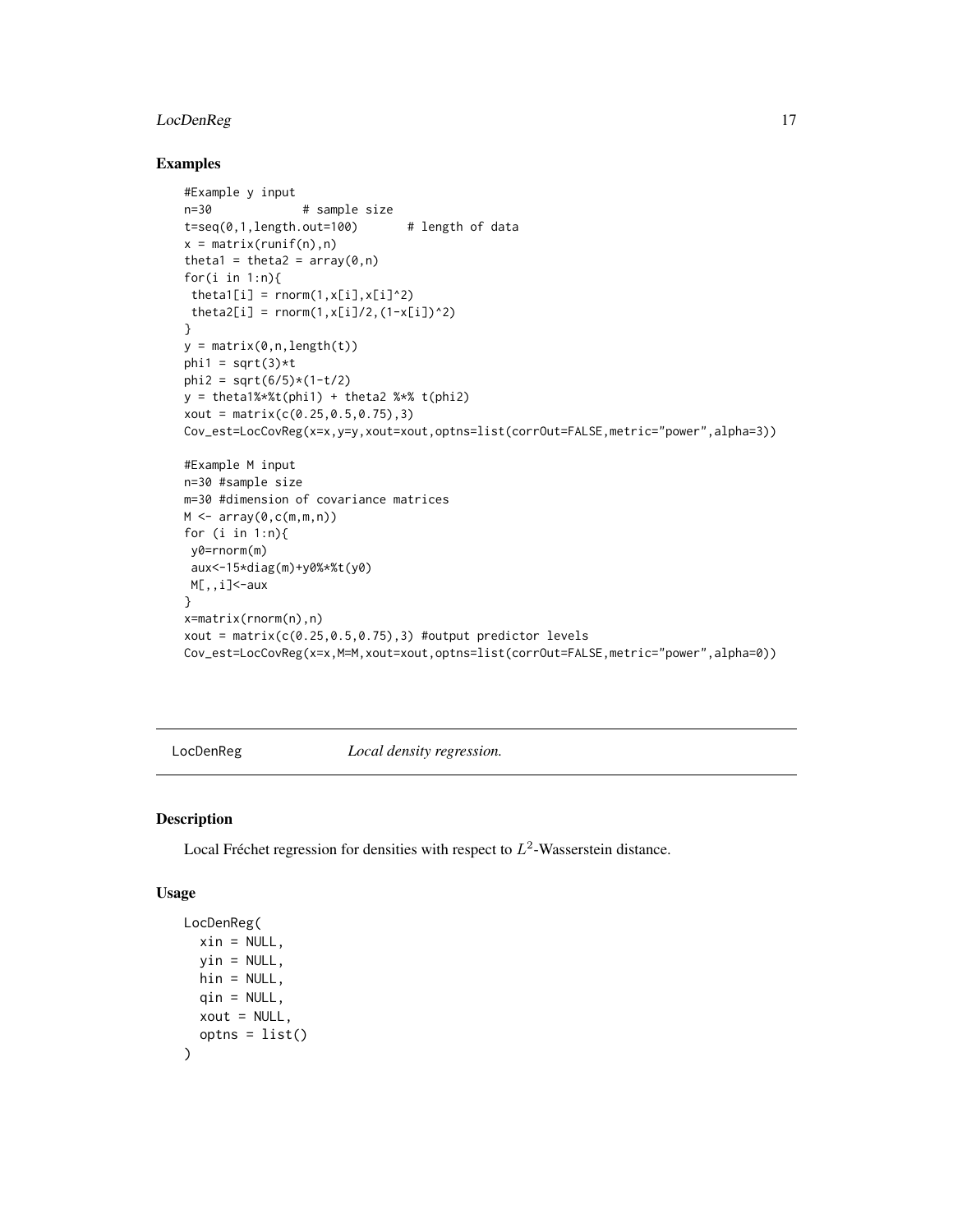#### Arguments

| xin   | An n by p matrix or a vector of length $n$ if $p=1$ holding the n observations of the<br>predictor.                                                                                                                                                                                                                                                                                                                                                                                                                                                                                                                                                                                                                |
|-------|--------------------------------------------------------------------------------------------------------------------------------------------------------------------------------------------------------------------------------------------------------------------------------------------------------------------------------------------------------------------------------------------------------------------------------------------------------------------------------------------------------------------------------------------------------------------------------------------------------------------------------------------------------------------------------------------------------------------|
| yin   | A matrix or list holding the sample of observations of the response. If yin is<br>a matrix, each row holds the observations of the response corresponding to a<br>predictor value in the corresponding row of xin.                                                                                                                                                                                                                                                                                                                                                                                                                                                                                                 |
| hin   | A list holding the histograms of the response corresponding to each predictor<br>value in the corresponding row of xin.                                                                                                                                                                                                                                                                                                                                                                                                                                                                                                                                                                                            |
| qin   | A matrix or list holding the quantile functions of the response. If q in is a matrix,<br>the support of the quantile functions should be the same (i.e., optos\$q\$up), and<br>each row of q in holds the quantile function corresponding to a predictor value in<br>the corresponding row of xin. If the quantile functions are evaluated on different<br>grids, then qin should be a list, each element consisting of two components x<br>and y holding the support grid and the corresponding values of the quantile<br>functions, respectively. Note that only one of the three yin, hin, and gin needs<br>to be input. If more than one of them are specified, yin overwrites hin, and hin<br>overwrites qin. |
| xout  | An m by p matrix or a vector of length m if $p=1$ holding the m output predictor<br>values. Default is xin.                                                                                                                                                                                                                                                                                                                                                                                                                                                                                                                                                                                                        |
| optns | A list of control parameters specified by list (name=value). See 'Details'.                                                                                                                                                                                                                                                                                                                                                                                                                                                                                                                                                                                                                                        |

#### Details

Available control options are

- bwReg A vector of length p used as the bandwidth for the Fréchet regression or "CV" (default), i.e., a data-adaptive selection done by cross-validation.
- **kernelReg** A character holding the type of kernel functions for local Fréchet regression for densities; "rect", "gauss", "epan", "gausvar", "quar" - default: "gauss".
- qSup A numeric vector holding the grid on [0,1] quantile functions take value on. Default is an equidistant grid.
- nqSup A scalar giving the length of qSup. Default is 201.
- lower A scalar with the lower bound of the support of the distribution. Default is NULL.
- upper A scalar with the upper bound of the support of the distribution. Default is NULL.
- **bwRange** A 2 by p matrix whose columns contain the bandwidth selection range for each corresponding dimension of the predictor xin for the case when bwReg equals "CV". Default is NULL and is automatically chosen by a data-adaptive method.
- bwDen The bandwidth value used in CreateDensity() for density estimation; positive numeric - default: determine automatically based on the data-driven bandwidth selector proposed by Sheather and Jones (1991).
- ndSup The number of support points the kernel density estimation uses in CreateDensity(); numeric - default: 101.
- dSup User defined output grid for the support of kernel density estimation used in CreateDensity(), it overrides nRegGrid; numeric - default: NULL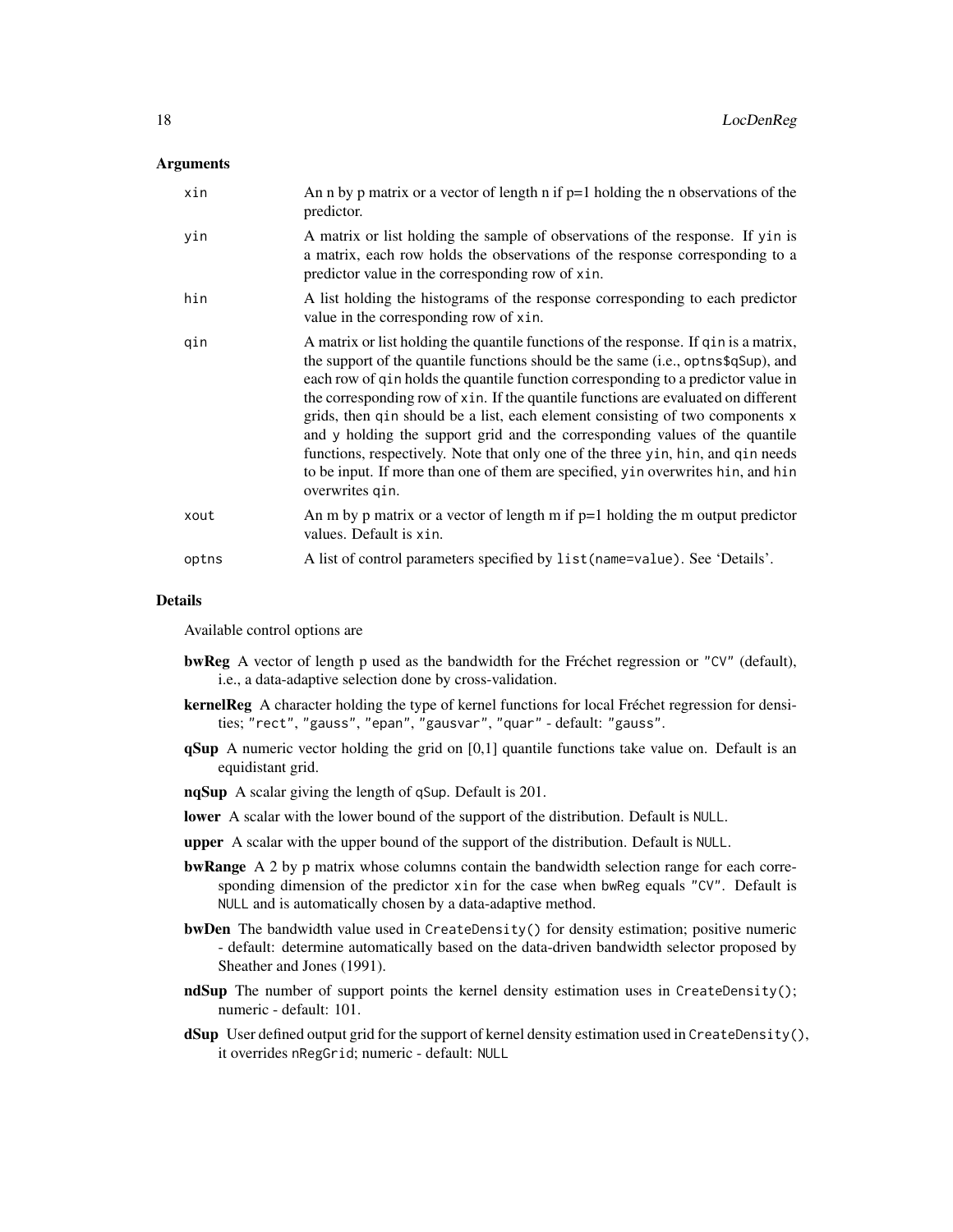#### LocDenReg 19

- delta The size of the bin to be used used in CreateDensity(); numeric default: diff(range(y))/1000. It only works when the raw sample is available.
- kernelDen A character holding the type of kernel functions used in CreateDensity() for density estimation; "rect", "gauss", "epan", "gausvar", "quar" - default: "gauss".
- infSupport logical if we expect the distribution to have infinite support or not, used in CreateDensity() for density estimation; logical - default: FALSE
- denLowerThreshold FALSE or a positive value giving the lower threshold of the densities used in CreateDensity();  $default: 0.001 * mean(qin[, ncol(qin)] -qin[, 1].$

#### Value

A list containing the following components:

| xout  | Input xout.                                                                                                                                                                                                                                                                                               |
|-------|-----------------------------------------------------------------------------------------------------------------------------------------------------------------------------------------------------------------------------------------------------------------------------------------------------------|
| dout  | A matrix or list holding the output densities corresponding to xout. If dout is a<br>matrix, each row gives a density and the domain grid is given in dSup. If dout is<br>a list, each element is a list of two components, x and y, giving the domain grid<br>and density function values, respectively. |
| dSup  | A numeric vector giving the domain grid of dout when it is a matrix.                                                                                                                                                                                                                                      |
| qout  | A matrix holding the quantile functions of the output densities. Each row corre-<br>sponds to a value in xout.                                                                                                                                                                                            |
| qSup  | A numeric vector giving the domain grid of qout.                                                                                                                                                                                                                                                          |
| xin   | Input xin.                                                                                                                                                                                                                                                                                                |
| din   | Densities corresponding to the input yin, hin or qin.                                                                                                                                                                                                                                                     |
| qin   | Quantile functions corresponding to the input yin, hin or qin.                                                                                                                                                                                                                                            |
| optns | A list of control options used.                                                                                                                                                                                                                                                                           |

#### References

Petersen, A., & Müller, H.-G. (2019). "Fréchet regression for random objects with Euclidean predictors." The Annals of Statistics, 47(2), 691–719.

#### Examples

```
xin = seq(0, 1, 0.05)yin = lapply(xin, function(x) {
  rnorm(100, rnorm(1,x + x^2,0.005), 0.05)
})
qSup = seq(0, 1, 0.02)xout = seq(0, 1, 0.1)res1 <- LocDenReg(xin=xin, yin=yin, xout=xout, optns = list(bwReg = 0.12, qSup = qSup))
plot(res1)
xout <- xin
hin = lapply(yin, function(y) hist(y, breaks = 50))
res2 <- LocDenReg(xin=xin, hin=hin, xout=xout, optns = list(qSup = qSup))
plot(res2)
```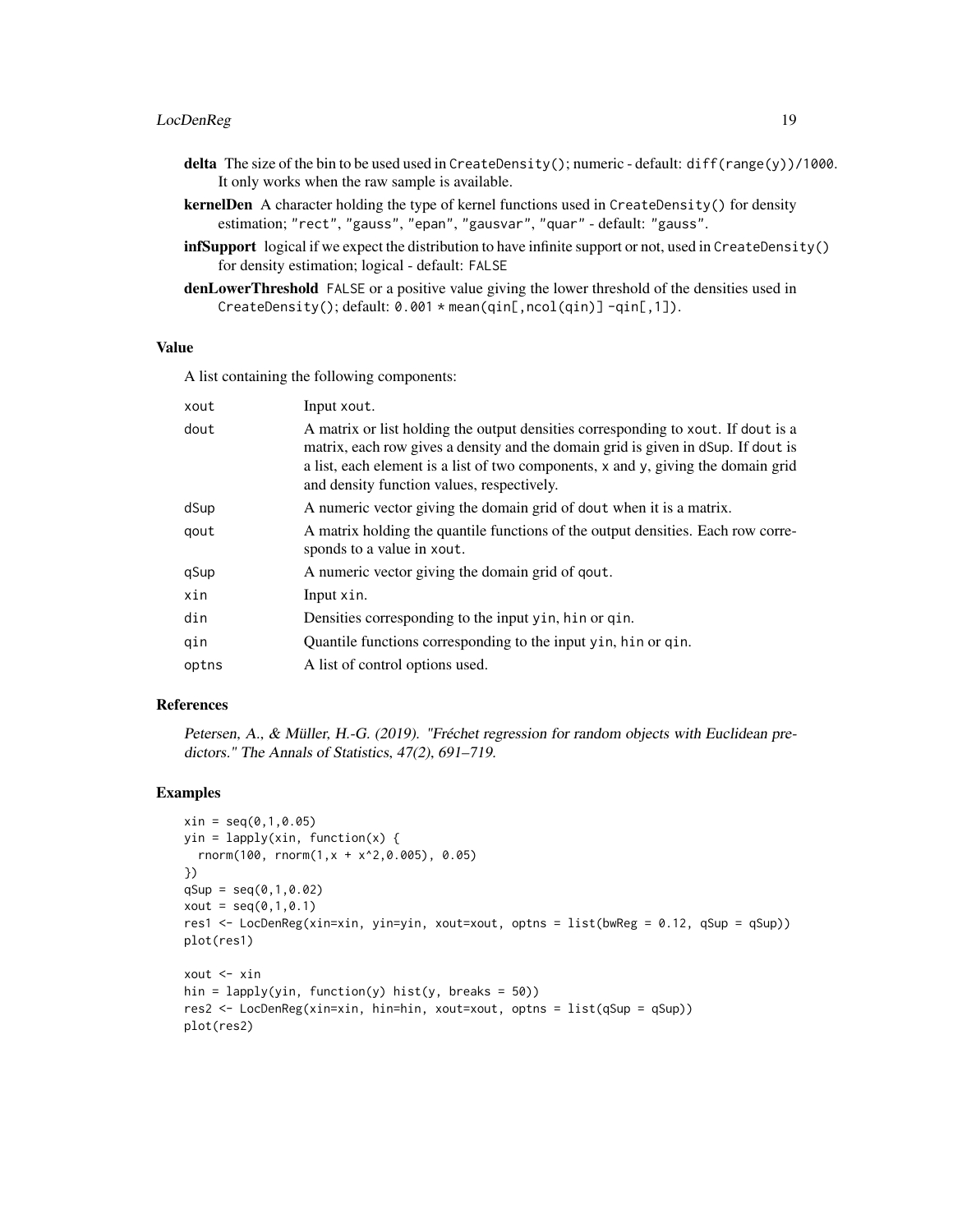<span id="page-19-0"></span>

#### Description

Plots for Fréchet regression for univariate densities.

#### Usage

```
## S3 method for class 'denReg'
plot(
 x,
 obj = NULL,prob = NULL,
 xlab = NULL,
 ylab = NULL,
 main = NULL,
 ylim = NULL,
 xlim = NULL,col.bar = TRUE,
 widrt = 4,
 col.lab = NULL,nticks = 5,
 ticks = NULL,
 add = FALSE,pos.prob = 0.9,
 colPalette = NULL,
  ...
```

```
)
```

| $\mathsf{x}$ | A denReg object, result of DenFMean, GloDenReg or LocDenReg.                                                                                              |
|--------------|-----------------------------------------------------------------------------------------------------------------------------------------------------------|
| obi          | An integer indicating which output to be plotted; 1, 2, 3, 4, and 5 for dout, qout,<br>din, qin, and reference chart for qout, respectively - default: 1. |
| prob         | A vector specifying the probability levels for reference chart if obj is set to 5.<br>Default: c(0.05,0.25,0.5,0.75,0.95).                                |
| xlab         | Character holding the label for x-axis; default: "Probability" when obj is 2<br>or 4, "" when obj is 1 or 3, " $x$ " when obj is 5.                       |
| ylab         | Character holding the label for y-axis; default: "Quantile" when obj is 2, 4, or<br>5, and "Density" when obj is 1 or 3.                                  |
| main         | Character holding the plot title; default: NULL.                                                                                                          |
| ylim         | A numeric vector of length 2 holding the range of the y-axis to be drawn; default:<br>automatically determined by the input x.                            |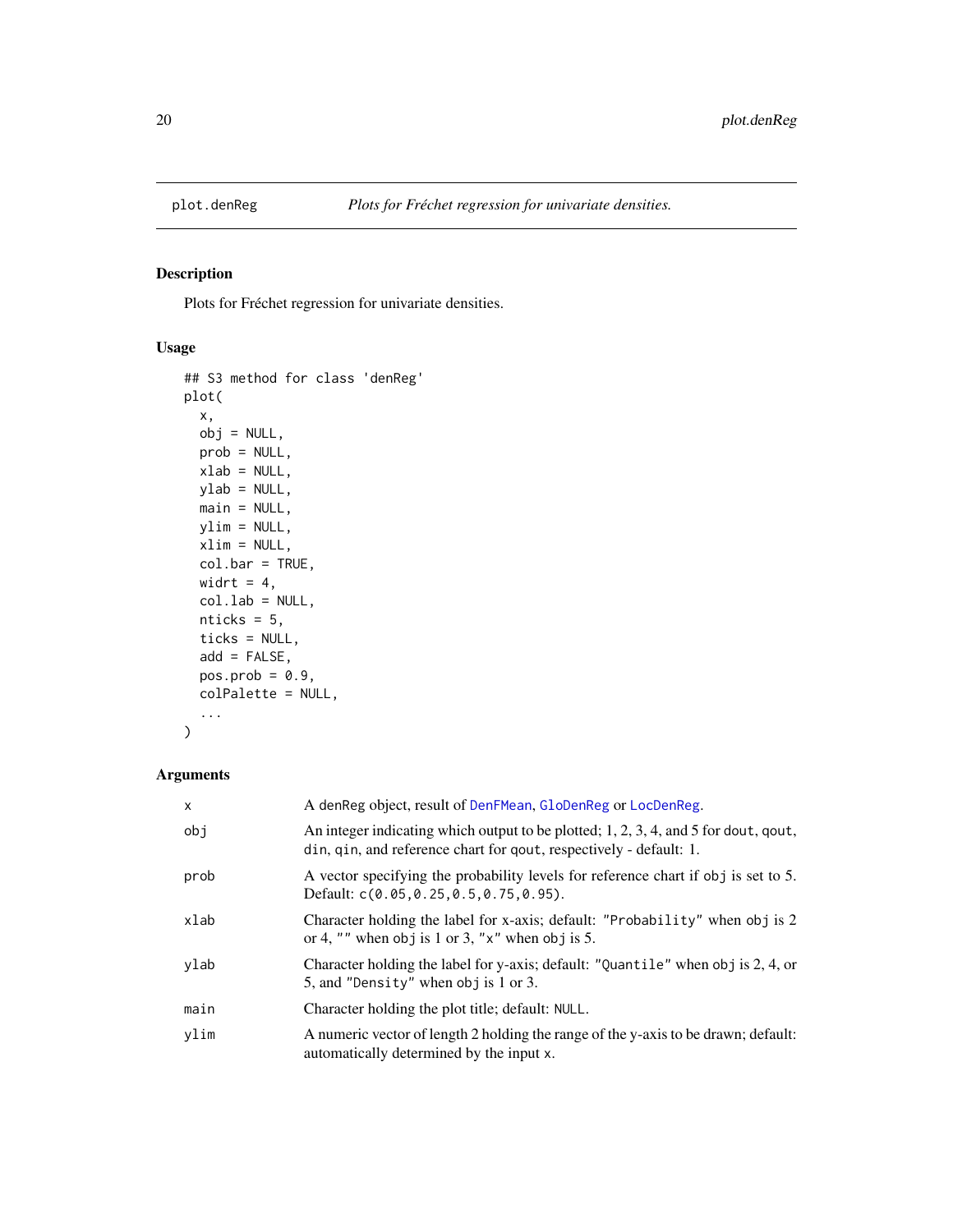<span id="page-20-0"></span>

| xlim       | A numeric vector of length 2 holding the range of the x-axis to be drawn; default:<br>automatically determined by the input x.                                                                                                                                                                                                                              |
|------------|-------------------------------------------------------------------------------------------------------------------------------------------------------------------------------------------------------------------------------------------------------------------------------------------------------------------------------------------------------------|
| col.bar    | A logical variable indicating whether a color bar is presented on the right of the<br>plot - default: TRUE.                                                                                                                                                                                                                                                 |
| widrt      | A scalar giving the width ratio between the main plot and the color bar - default:<br>4.                                                                                                                                                                                                                                                                    |
| col.lab    | A character giving the color bar label.                                                                                                                                                                                                                                                                                                                     |
| nticks     | An integer giving the number of ticks used in the axis of color bar.                                                                                                                                                                                                                                                                                        |
| ticks      | A numeric vector giving the locations of ticks used in the axis of color bar; it<br>overrides nticks.                                                                                                                                                                                                                                                       |
| add        | Logical; only works when obj is 5. If TRUE add to an already existing plot.<br>Taken as FALSE (with a warning if a different value is supplied) if no graphics<br>device is open.                                                                                                                                                                           |
| pos.prob   | FALSE or a scalar less than 0 or larger than 1. FALSE: no probability levels will<br>be labeled on the quantile curves; a scalar between 0 and 1: indicating where to<br>put the probability levels along the curves on growth charts: 0 and 1 correspond<br>to left and right ends, respectively. Default: 0.9.                                            |
| colPalette | A function that takes an integer argument (the required number of colors) and re-<br>turns a character vector of colors interpolating the given sequence (e.g., heat. colors,<br>terrain.colors and functions created by colorRampPalette). Default is<br>colorRampPalette(colors=c("pink","royalblue")) for more than one curves<br>and "black" otherwise. |
| $\cdots$   | Can set up 1ty, 1wd, etc.                                                                                                                                                                                                                                                                                                                                   |

#### Value

No return value.

#### Note

see [DenFMean](#page-7-1), [GloDenReg](#page-12-1) and [LocDenReg](#page-16-1) for example code.